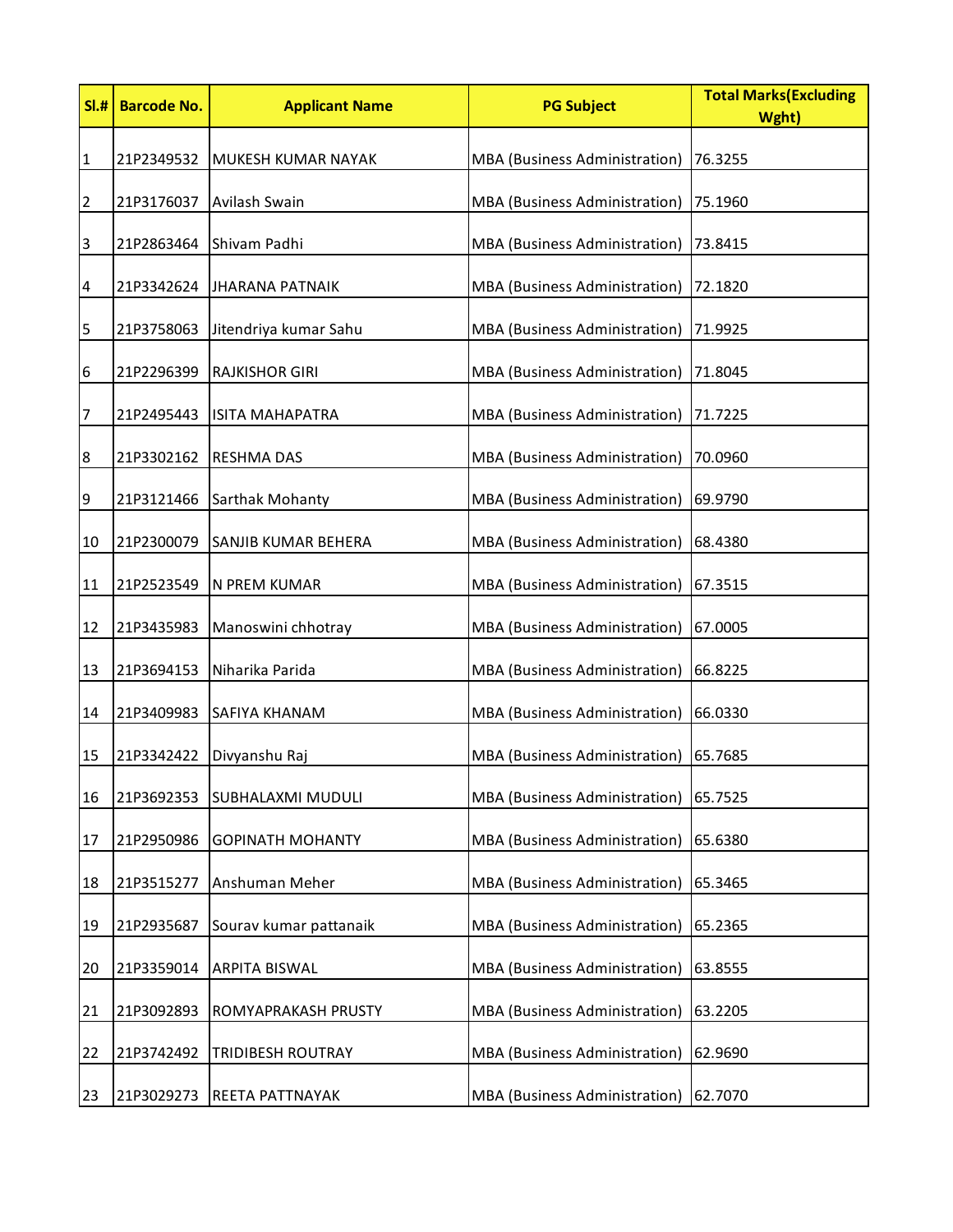| 24 | 21P3533679 | <b>BAISHNAVI NAYAK</b>      | MBA (Business Administration)        | 61.7560 |
|----|------------|-----------------------------|--------------------------------------|---------|
| 25 | 21P3129234 | <b>SATYABRATA SWAIN</b>     | MBA (Business Administration)        | 61.6975 |
| 26 | 21P3726414 | Sairaj Pattnaik             | MBA (Business Administration)        | 61.5585 |
| 27 | 21P3352542 | Prasit Aditya Parida        | MBA (Business Administration)        | 60.7705 |
| 28 | 21P3094244 | AMIYA RANJAN PANDA          | MBA (Business Administration)        | 60.3595 |
| 29 | 21P3327454 | <b>SURYA PRASAD</b>         | MBA (Business Administration)        | 60.3295 |
| 30 | 21P3403332 | <b>RITESH RAMAN DAS</b>     | MBA (Business Administration)        | 60.2165 |
| 31 | 21P2664729 | UTPALA BEHURIA              | MBA (Business Administration)        | 59.9230 |
| 32 | 21P3645203 | Sidharth Mohapatra          | MBA (Business Administration)        | 59.6295 |
| 33 | 21P2449412 | SHRADHA KUMARI SINGH        | MBA (Business Administration)        | 59.6200 |
| 34 | 21P3125704 | Evarist Prem Kumar Nayak    | MBA (Business Administration)        | 59.4015 |
| 35 | 21P3036639 | <b>DEEPAK KUMAR PRADHAN</b> | MBA (Business Administration)        | 59.3325 |
| 36 | 21P2299054 | <b>RITESH KUMAR</b>         | MBA (Business Administration)        | 59.3230 |
| 37 | 21P3120386 | <b>APARAJITA SAHOO</b>      | MBA (Business Administration)        | 59.2170 |
| 38 | 21P2656523 | SATYAJIT PRADHAN            | MBA (Business Administration)        | 59.2075 |
| 39 | 21P3545609 | <b>ASHISH SAHOO</b>         | MBA (Business Administration)        | 59.1335 |
| 40 | 21P2809093 | Purna Pallabita Singh       | MBA (Business Administration)        | 59.1320 |
| 41 | 21P3393853 | Samikshya Mohanty           | <b>MBA</b> (Business Administration) | 59.0860 |
| 42 | 21P2910969 | MANORANJAN MAJHI            | <b>MBA</b> (Business Administration) | 58.9630 |
| 43 | 21P3461793 | <b>CHANCHAL SHARMA</b>      | MBA (Business Administration)        | 58.9565 |
| 44 | 21P2851306 | DEEPAK KUMAR GOUDA          | MBA (Business Administration)        | 58.7610 |
| 45 | 21P3516723 | Kashish Bharati             | MBA (Business Administration)        | 58.4935 |
| 46 | 21P3068052 | Sailendra Kumar Samantaray. | MBA (Business Administration)        | 58.3900 |
| 47 | 21P2755444 | Raj Laxmi Pattnaik          | MBA (Business Administration)        | 58.2665 |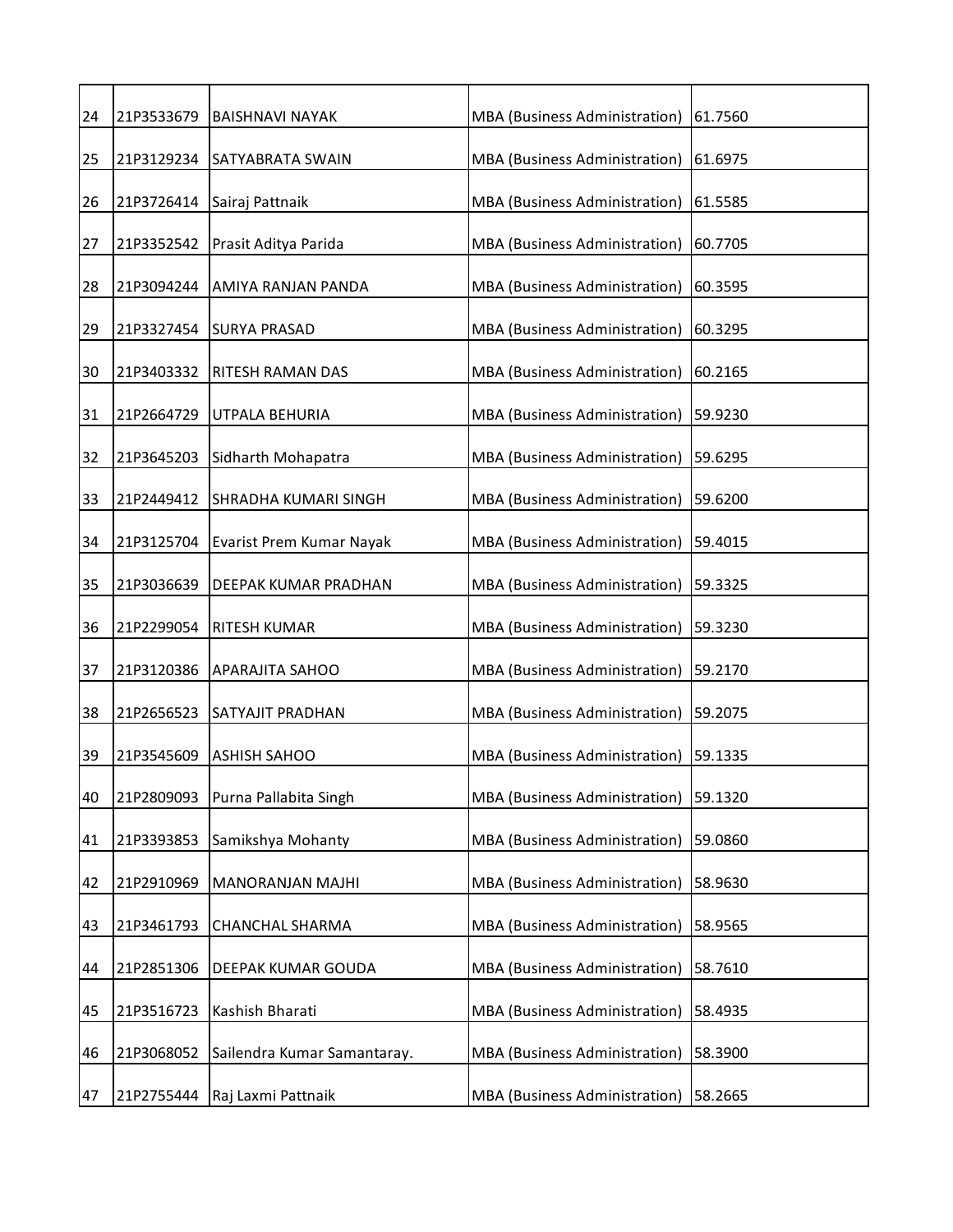| 48 | 21P2873773 | <b>BISWAJEET DAS</b>      | MBA (Business Administration) | 58.2045 |
|----|------------|---------------------------|-------------------------------|---------|
| 49 | 21P2328573 | AYESHA PATTANAIK          | MBA (Business Administration) | 58.1335 |
| 50 | 21P2455977 | Amrita Parida             | MBA (Business Administration) | 57.9265 |
| 51 | 21P3203924 | Dipak Panda               | MBA (Business Administration) | 57.9265 |
| 52 | 21P3252324 | SOUMYA SWAROOP NATH       | MBA (Business Administration) | 57.7600 |
| 53 | 21P2602799 | Sai Gayatri               | MBA (Business Administration) | 57.2915 |
| 54 | 21P3168182 | <b>ASHUTOSH NAYAK</b>     | MBA (Business Administration) | 57.2470 |
| 55 | 21P2355536 | Sandeep Barik             | MBA (Business Administration) | 57.1455 |
| 56 | 21P2475724 | <b>SAGAR SAHU</b>         | MBA (Business Administration) | 57.1345 |
| 57 | 21P2702662 | JITENDRA BISWAL           | MBA (Business Administration) | 57.0730 |
| 58 | 21P3651567 | DEBABRATA DASH            | MBA (Business Administration) | 56.9975 |
| 59 | 21P2678516 | STHITAPRAGNYA NANDI       | MBA (Business Administration) | 56.9000 |
| 60 | 21P3624432 | Bhupendra Biswal          | MBA (Business Administration) | 56.7135 |
| 61 | 21P3733362 | <b>G VENKATESH DORA</b>   | MBA (Business Administration) | 56.6210 |
| 62 | 21P2405192 | HITENDRA PRATYUSH MOHANTY | MBA (Business Administration) | 56.4245 |
| 63 | 21P3044069 | Sudhansu Nayak            | MBA (Business Administration) | 56.3395 |
| 64 | 21P2863747 | <b>SUBHANGI PATI</b>      | MBA (Business Administration) | 56.3375 |
| 65 | 21P2956414 | SIDDHARTHA PRADHAN        | MBA (Business Administration) | 56.3220 |
| 66 | 21P3308229 | Debasis Gorai             | MBA (Business Administration) | 56.2295 |
| 67 | 21P3586199 | SATYAJIT SAHOO            | MBA (Business Administration) | 56.2015 |
| 68 | 21P3122153 | SAMBIT KUMAR MOHAPATRA    | MBA (Business Administration) | 56.1520 |
| 69 | 21P2714974 | DINABANDHU MAHAPATRA      | MBA (Business Administration) | 56.1405 |
| 70 | 21P3369584 | PAYAL OJHA                | MBA (Business Administration) | 56.0590 |
| 71 | 21P3595634 | <b>TUSHAR MOHAPATRA</b>   | MBA (Business Administration) | 55.8795 |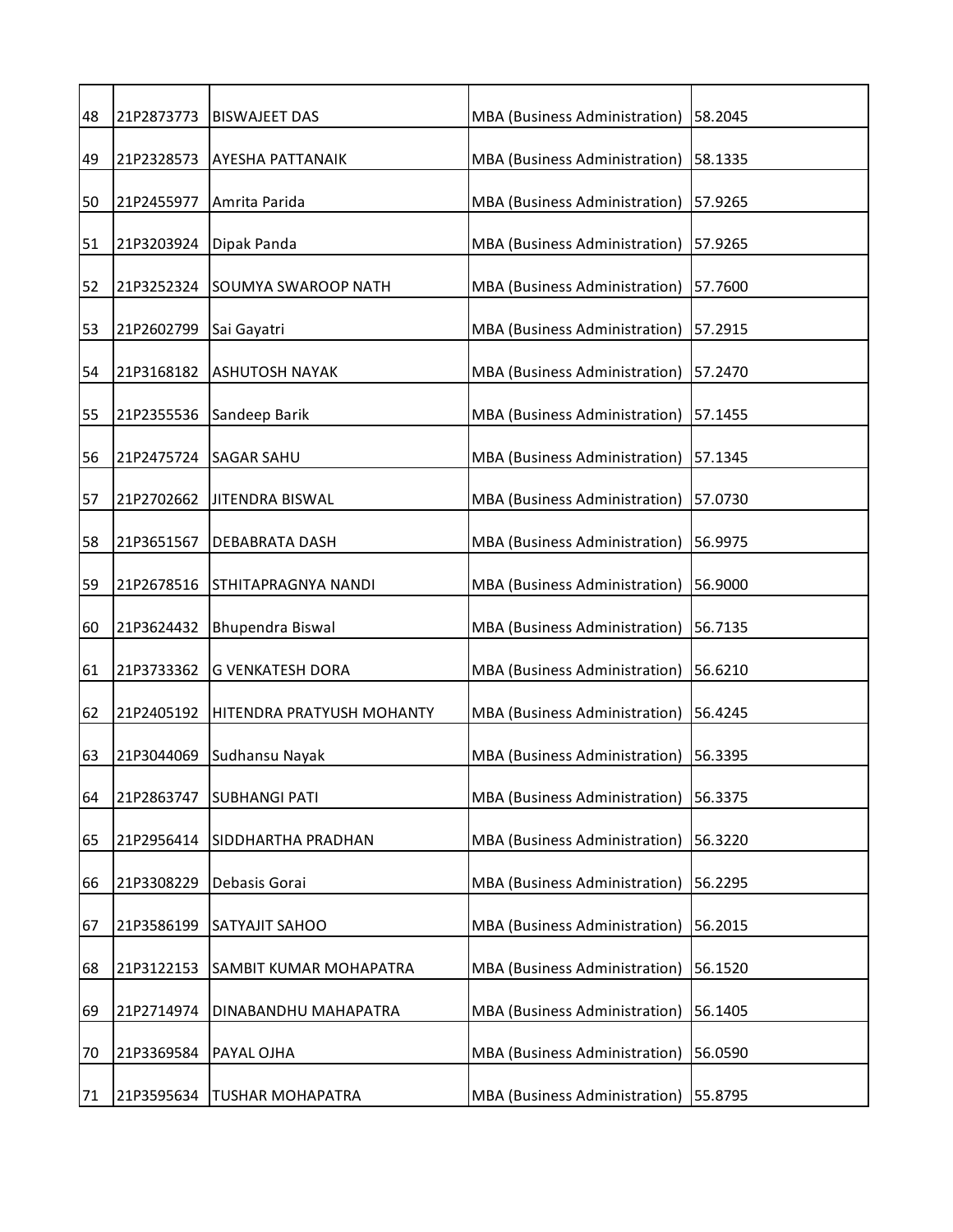| 72 | 21P3277473 | MILAN MAHAPATRA              | MBA (Business Administration)        | 55.8720 |
|----|------------|------------------------------|--------------------------------------|---------|
| 73 | 21P2524413 | <b>SANGITA SENAPATI</b>      | MBA (Business Administration)        | 55.8575 |
| 74 | 21P2332842 | <b>SUNIL DALASINGHRAY</b>    | MBA (Business Administration)        | 55.8085 |
| 75 | 21P3147446 | PRIYANKA CHOUDHARY           | MBA (Business Administration)        | 55.7585 |
| 76 | 21P3695666 | <b>BIKASH CHANDRA PRUSTY</b> | MBA (Business Administration)        | 55.7330 |
| 77 | 21P3683346 | Aakankhya Dash               | MBA (Business Administration)        | 55.7105 |
| 78 | 21P3655559 | Ranu Prabha Sahoo            | MBA (Business Administration)        | 55.6590 |
| 79 | 21P3549613 | <b>SAMBHUNATH MAJHI</b>      | MBA (Business Administration)        | 55.6345 |
| 80 | 21P3754232 | ANSHUMAN TARANIA             | MBA (Business Administration)        | 55.6130 |
| 81 | 21P3512342 | MUKESH KUMAR NAYAK           | MBA (Business Administration)        | 55.5865 |
| 82 | 21P2529602 | <b>DEBASIS SAHOO</b>         | MBA (Business Administration)        | 55.5625 |
| 83 | 21P3251672 | <b>SIMRAN DAS</b>            | MBA (Business Administration)        | 55.4975 |
| 84 | 21P3027374 | <b>IPSITA PATNAIK</b>        | MBA (Business Administration)        | 55.2800 |
| 85 | 21P2317036 | Sumani Anandita              | MBA (Business Administration)        | 55.1870 |
| 86 | 21P3330982 | <b>ANAND KUMAR SINGH</b>     | MBA (Business Administration)        | 55.1850 |
| 87 | 21P3501684 | Sangita Marandi              | MBA (Business Administration)        | 55.1590 |
| 88 | 21P3101226 | <b>RESMA MANIK</b>           | MBA (Business Administration)        | 55.1270 |
| 89 | 21P2946883 | SHIBA NARAYAN BEHERA         | MBA (Business Administration)        | 55.0885 |
| 90 | 21P3416544 | <b>ASHIS PATTANAIK</b>       | <b>MBA</b> (Business Administration) | 55.0775 |
| 91 | 21P2772402 | <b>ANKITA LAKRA</b>          | MBA (Business Administration)        | 55.0630 |
| 92 | 21P2403022 | <b>CHITTA RANJAN SHAW</b>    | MBA (Business Administration)        | 55.0290 |
| 93 | 21P2362212 | SAURAV KUMAR SAHU            | MBA (Business Administration)        | 54.9620 |
| 94 | 21P2940503 | TRINATH BEHERA               | MBA (Business Administration)        | 54.8920 |
| 95 | 21P3145394 | <b>SOMANATH PADHI</b>        | MBA (Business Administration)        | 54.7450 |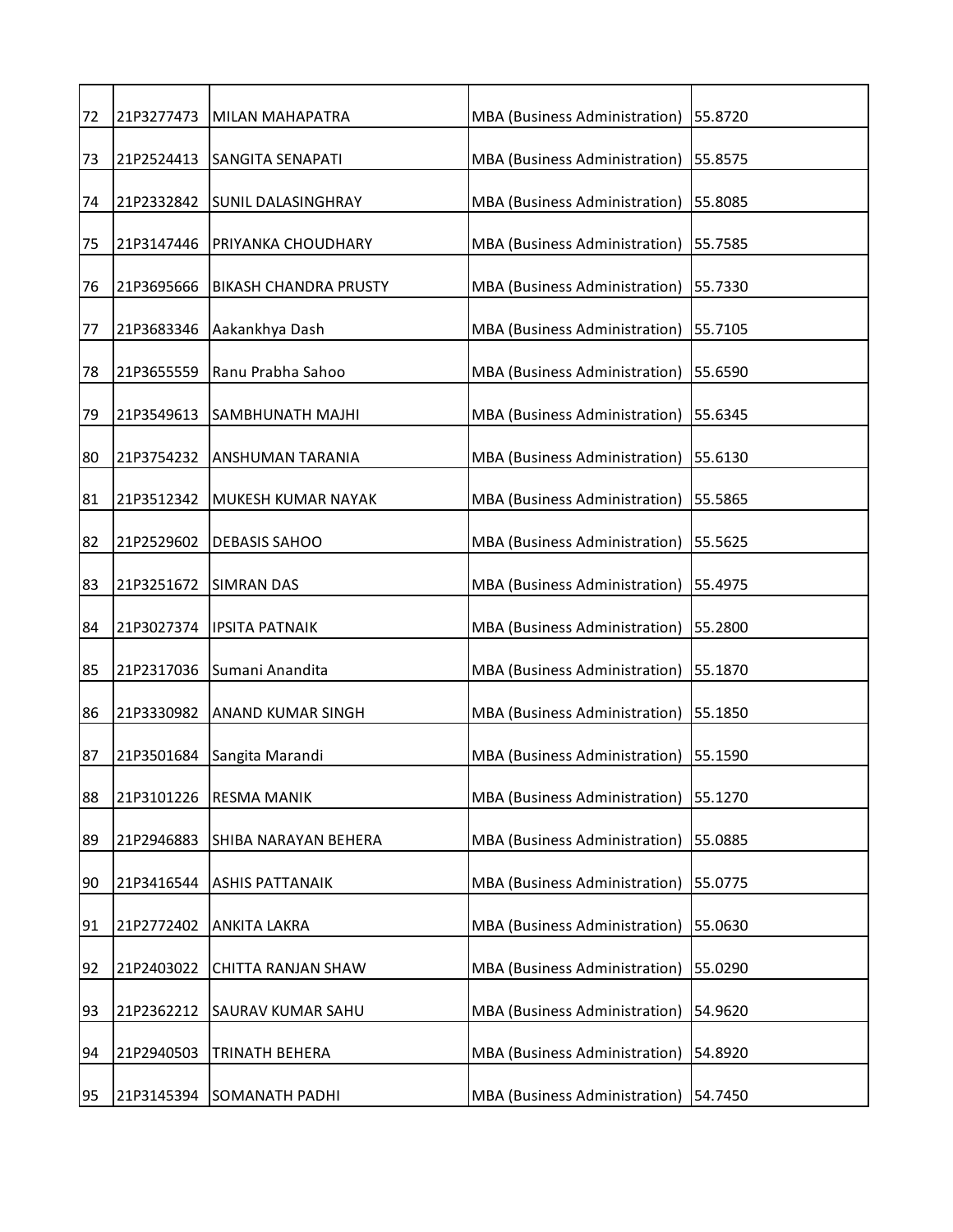| 96  | 21P3695379     | MAHAK SHARMA                 | MBA (Business Administration) | 54.7155 |
|-----|----------------|------------------------------|-------------------------------|---------|
| 97  | 21P2745874     | PRATIKSHYA PRIYADARSHINI     | MBA (Business Administration) | 54.7020 |
| 98  | 21P3226736     | <b>SWETA SUBHASHREE JENA</b> | MBA (Business Administration) | 54.6670 |
| 99  | 21P3124604     | Biswabandita Chhotaray       | MBA (Business Administration) | 54.4525 |
|     | 100 21P3472852 | JYOTIRANJAN JENA             | MBA (Business Administration) | 54.2790 |
|     | 101 21P3174937 | <b>ANKIT PADHIARY</b>        | MBA (Business Administration) | 54.1460 |
|     | 102 21P3281967 | TANMAYA PANIGRAHY            | MBA (Business Administration) | 54.1165 |
|     | 103 21P3297596 | <b>ADARSH MAHARATHI</b>      | MBA (Business Administration) | 53.8925 |
|     | 104 21P3495644 | <b>SUBHASMITA PRADHAN</b>    | MBA (Business Administration) | 53.8920 |
|     | 105 21P3094613 | <b>RUDRA MADHAB PANI</b>     | MBA (Business Administration) | 53.8890 |
|     | 106 21P3704893 | <b>ABINASH PRADHAN</b>       | MBA (Business Administration) | 53.8460 |
|     | 107 21P2776407 | Sambitraj sahoo              | MBA (Business Administration) | 53.8365 |
|     | 108 21P3222412 | Md Zaid Ahmed                | MBA (Business Administration) | 53.8040 |
| 109 | 21P2654034     | POULAMI PRAYOJINEE           | MBA (Business Administration) | 53.5550 |
|     | 110 21P3391653 | <b>ADITI PANDA</b>           | MBA (Business Administration) | 53.5135 |
|     | 111 21P3736463 | DEBASMITA PANIGRAHY          | MBA (Business Administration) | 53.5005 |
|     | 112 21P3767319 | Deepak Sharma                | MBA (Business Administration) | 53.4315 |
| 113 | 21P3713639     | Pritam Pranab Singh Rathore  | MBA (Business Administration) | 53.2855 |
|     | 114 21P2745859 | <b>MANISHA SAHOO</b>         | MBA (Business Administration) | 53.2715 |
| 115 | 21P3426234     | PRADEEP KUMAR PANDA          | MBA (Business Administration) | 53.2665 |
|     | 116 21P3496059 | Kahkashan Samir              | MBA (Business Administration) | 52.9730 |
| 117 | 21P3342907     | ADARSHA KUMAR HOTA           | MBA (Business Administration) | 52.5865 |
|     | 118 21P3051784 | <b>AMRIT ABHISEK DAS</b>     | MBA (Business Administration) | 52.5835 |
|     | 119 21P2835204 | Bedabrata Mishra             | MBA (Business Administration) | 52.5065 |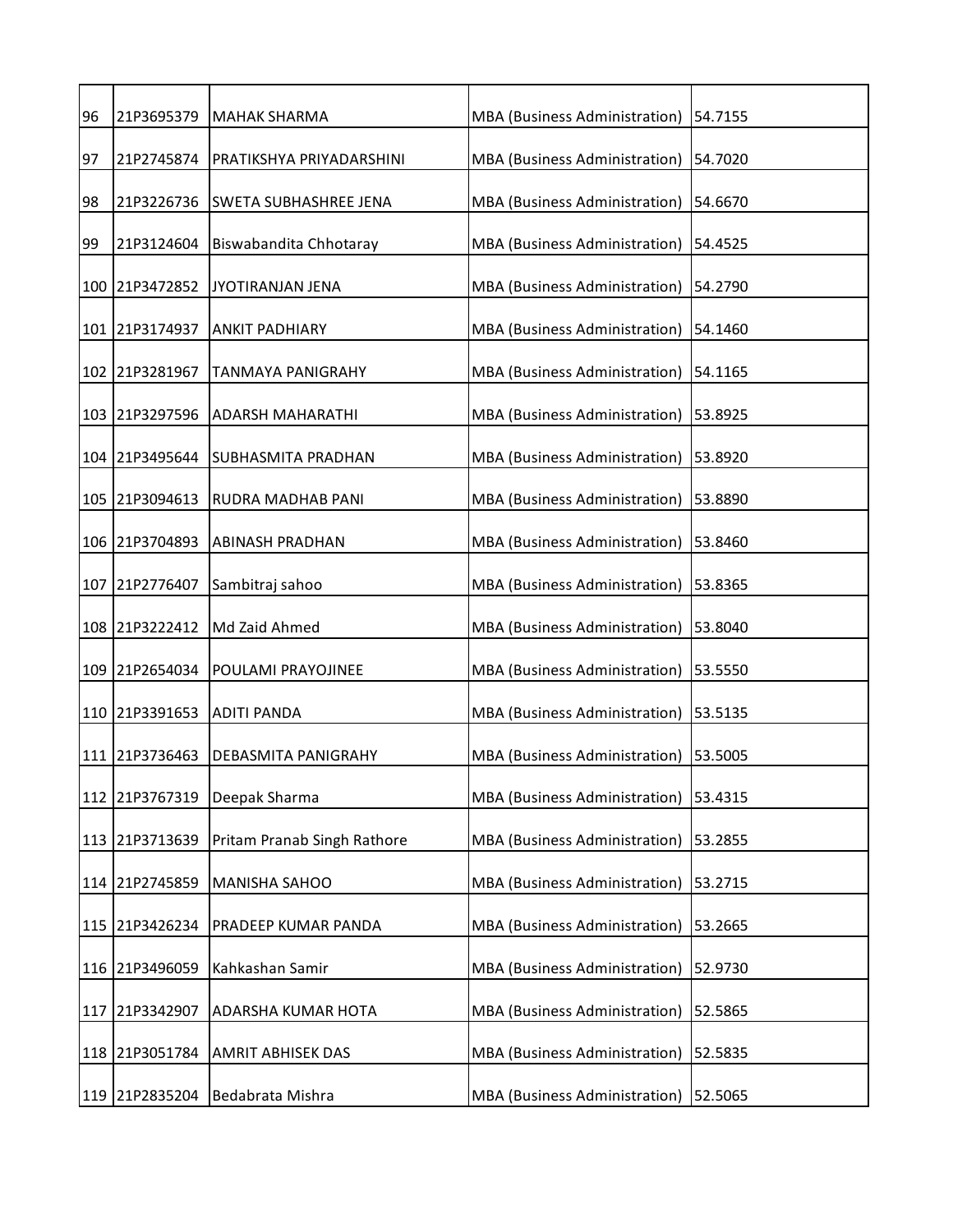|     | 120 21P3198136 | <b>PANKAJ KUMAR GURLIA</b>  | MBA (Business Administration) | 52.3970 |
|-----|----------------|-----------------------------|-------------------------------|---------|
| 121 | 21P3415792     | <b>LIPSA PRADHAN</b>        | MBA (Business Administration) | 52.2095 |
|     | 122 21P2663824 | <b>SUCHISMITA MOHAPATRA</b> | MBA (Business Administration) | 52.1540 |
|     |                |                             |                               |         |
|     | 123 21P3756186 | Madhusmita Barik            | MBA (Business Administration) | 52.1115 |
|     | 124 21P2472783 | RAJAT KUMAR NAYAK           | MBA (Business Administration) | 52.0790 |
|     | 125 21P2813644 | Dibakar Sahoo               | MBA (Business Administration) | 51.9900 |
|     |                |                             |                               |         |
|     | 126 21P2964124 | Soumya Ranjan Sahu          | MBA (Business Administration) | 51.6665 |
|     | 127 21P2307559 | <b>KIRTI SENAPATI</b>       | MBA (Business Administration) | 51.5635 |
|     | 128 21P2410743 | <b>EKTA JHA</b>             | MBA (Business Administration) | 51.5085 |
|     |                |                             |                               |         |
|     | 129 21P2288039 | PALLISHREE PATTANAIK        | MBA (Business Administration) | 51.4865 |
|     | 130 21P2370234 | <b>PRATIKSHYA NANDA</b>     | MBA (Business Administration) | 51.4785 |
|     | 131 21P3744992 | <b>OJASWINEE MOHANTY</b>    | MBA (Business Administration) | 51.4500 |
|     |                |                             |                               |         |
|     | 132 21P3172769 | <b>TANUJA SAHU</b>          | MBA (Business Administration) | 51.4275 |
| 133 | 21P2452983     | Kisan Kumar Patra           | MBA (Business Administration) | 51.2880 |
|     | 134 21P3257824 | Debasis Das                 | MBA (Business Administration) | 51.2640 |
| 135 | 21P2926566     | <b>SONALIKA SAHOO</b>       | MBA (Business Administration) | 51.1285 |
|     | 136 21P3086266 | <b>MANAS KUMAR MAHARANA</b> | MBA (Business Administration) | 51.1055 |
|     |                |                             |                               |         |
| 137 | 21P3613406     | DEVASHIL SAHU               | MBA (Business Administration) | 51.0695 |
| 138 | 21P2841779     | D.K.S SRIMAN JAGMOHAN       | MBA (Business Administration) | 50.9955 |
| 139 | 21P3423144     | NAMRATA SARANGI             | MBA (Business Administration) | 50.9370 |
| 140 | 21P2887919     | Debarchan Nayak             | MBA (Business Administration) | 50.8995 |
|     |                |                             |                               |         |
| 141 | 21P2358442     | SAISMITA SARANGI            | MBA (Business Administration) | 50.8755 |
| 142 | 21P3687902     | <b>BINAY KUMAR SAMAL</b>    | MBA (Business Administration) | 50.8495 |
|     | 143 21P3732254 | <b>ARIJEET PANDA</b>        | MBA (Business Administration) | 50.6920 |
|     |                |                             |                               |         |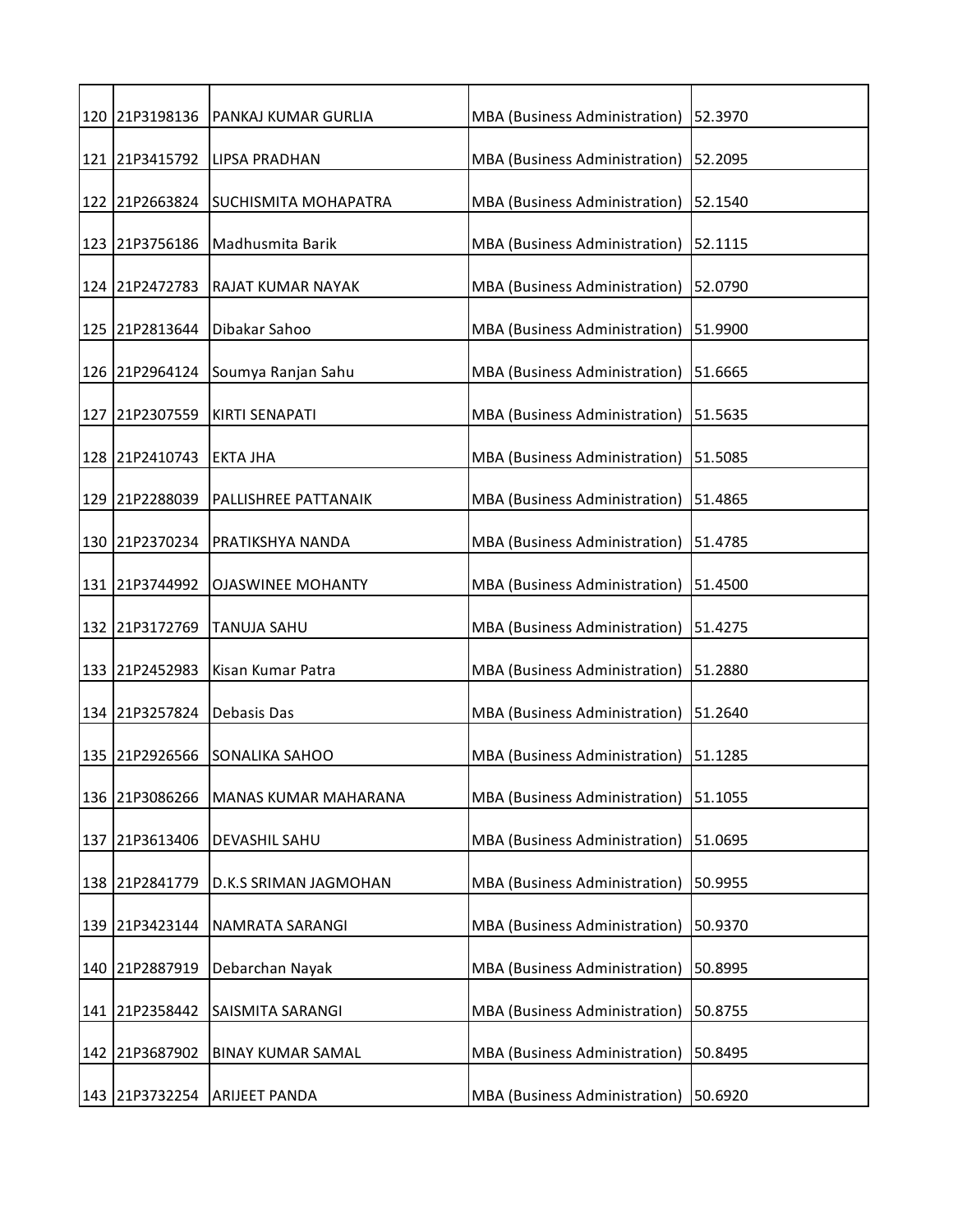|     |                | 144 21P3658224 NITISH KUMAR BEHERA | MBA (Business Administration)        | 50.6170 |
|-----|----------------|------------------------------------|--------------------------------------|---------|
|     | 145 21P3494192 | <b>SUSHANT KUMAR SATAPATHY</b>     | MBA (Business Administration)        | 50.4545 |
|     | 146 21P2444022 | Abhijeet Samal.                    | MBA (Business Administration)        | 50.4355 |
|     | 147 21P3509643 | Swayam Prakash Choudhury           | MBA (Business Administration)        | 50.3830 |
|     | 148 21P2473092 | <b>MALLAPI SHYAM REDDY</b>         | MBA (Business Administration)        | 50.2995 |
|     | 149 21P3344589 | Sarmistha Banerjee                 | MBA (Business Administration)        | 50.2055 |
|     | 150 21P3043496 | Madhusmita Chand                   | MBA (Business Administration)        | 50.0695 |
|     | 151 21P3351569 | <b>BIDYADHAR BEHERA</b>            | MBA (Business Administration)        | 50.0545 |
|     | 152 21P3501364 | ALISHANANDINI BASA                 | MBA (Business Administration)        | 49.9445 |
|     | 153 21P2854483 | <b>BISWAJIT SAHOO</b>              | MBA (Business Administration)        | 49.8565 |
|     | 154 21P3596269 | <b>DEEPANWITA PATI</b>             | MBA (Business Administration)        | 49.8500 |
|     | 155 21P3641326 | PRALAYA PAHADASINGH                | MBA (Business Administration)        | 49.8105 |
|     | 156 21P2451304 | SHANTANU KUMAR PAHADI              | MBA (Business Administration)        | 49.7725 |
| 157 | 21P3142544     | PRASANJIT BEHERA                   | MBA (Business Administration)        | 49.7555 |
|     | 158 21P3249049 | <b>REETWICK PADHI</b>              | MBA (Business Administration)        | 49.7300 |
|     | 159 21P2928757 | Sai Ranjan Sahoo                   | MBA (Business Administration)        | 49.7085 |
|     | 160 21P3109222 | <b>SOUMYA RANJAN NAYAK</b>         | MBA (Business Administration)        | 49.6900 |
| 161 | 21P3444107     | Ananya Behera                      | <b>MBA</b> (Business Administration) | 49.6385 |
| 162 | 21P3180299     | RAJENDRA MAIKAP                    | MBA (Business Administration)        | 49.5865 |
| 163 | 21P2822376     | PRABHAT KUMAR PATRA                | MBA (Business Administration)        | 49.5505 |
|     | 164 21P2882969 | Anjali Singh                       | MBA (Business Administration)        | 49.5330 |
|     | 165 21P2618934 | Gulafshan afrin                    | MBA (Business Administration)        | 49.5075 |
|     | 166 21P2913263 | <b>ABHIPSA SAR</b>                 | MBA (Business Administration)        | 49.4005 |
|     | 167 21P3748383 | M AYUSHEE                          | MBA (Business Administration)        | 49.3895 |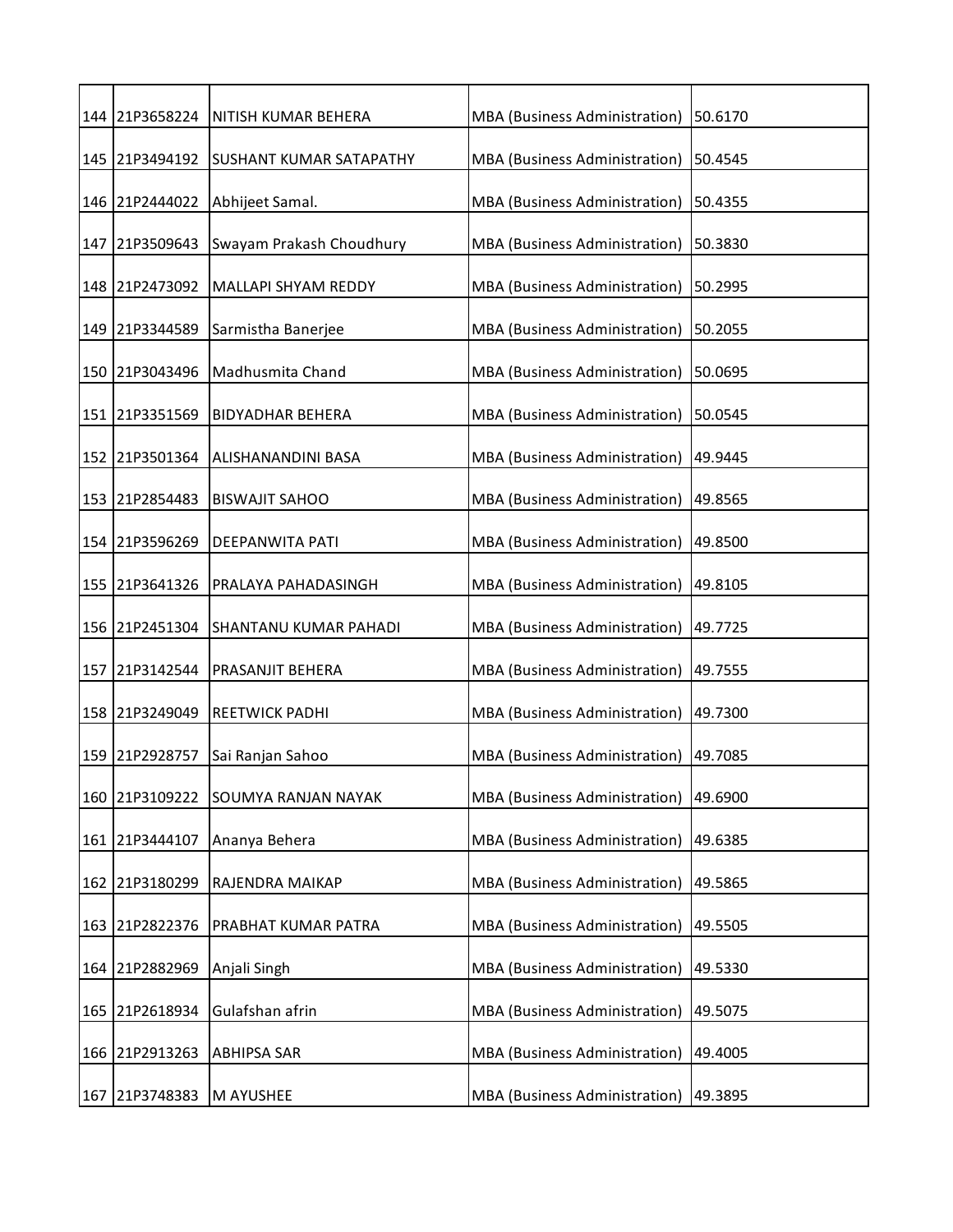|     | 168 21P3732452 | HIMANSHU SEKHAR SENAPATI    | MBA (Business Administration) 49.3780   |         |
|-----|----------------|-----------------------------|-----------------------------------------|---------|
|     | 169 21P2491043 | PRAFULLA KUMAR PANDA        | MBA (Business Administration)           | 49.3265 |
|     | 170 21P3391009 | PURNENDU SARALA DAS         | MBA (Business Administration)           | 49.3100 |
|     | 171 21P2482324 | <b>DILLIP KUMAR SAHOO</b>   | MBA (Business Administration)           | 49.3000 |
|     | 172 21P3442983 | ANKITA PRIYADARSHANI BISWAL | MBA (Business Administration)           | 49.2500 |
|     | 173 21P3324656 | CHITARANJAN NATHA           | MBA (Business Administration)           | 49.1115 |
|     | 174 21P2371642 | Aman Premananda Padhan      | MBA (Business Administration)           | 49.0170 |
|     | 175 21P2520987 | Jyoti Prakash Pati          | MBA (Business Administration)           | 49.0040 |
|     | 176 21P3069614 | UPASANA JENA                | MBA (Business Administration)           | 48.9130 |
|     | 177 21P3313953 | <b>KEDARNATH RANA</b>       | MBA (Business Administration)           | 48.8335 |
|     | 178 21P3639942 | <b>DIVYANI SINGH</b>        | MBA (Business Administration)   48.8005 |         |
|     | 179 21P2945204 | <b>SUSHREE ROSALIN NATH</b> | MBA (Business Administration)           | 48.7685 |
|     | 180 21P2566464 | Uttam kumar sabar           | MBA (Business Administration)           | 48.7340 |
|     | 181 21P3607356 | SOUMYARANJAN DALAI          | MBA (Business Administration)           | 48.7300 |
|     | 182 21P3538772 | Md Nazrul                   | MBA (Business Administration)           | 48.6415 |
|     | 183 21P3493183 | <b>SWAROOP KUMAR NAIK</b>   | MBA (Business Administration)           | 48.4715 |
|     | 184 21P3131959 | <b>MANAS KUMAR PATTNAIK</b> | MBA (Business Administration)           | 48.3105 |
|     | 185 21P3114976 | SHRUTI PRIYADARSHINI        | <b>MBA</b> (Business Administration)    | 48.2695 |
| 186 | 21P2404473     | <b>SHALINI SAHOO</b>        | MBA (Business Administration)           | 48.2665 |
| 187 | 21P3250837     | <b>NIBAS NAYAK</b>          | MBA (Business Administration)           | 48.1700 |
|     | 188 21P3669994 | ananya mitra                | MBA (Business Administration)           | 48.0120 |
| 189 | 21P3564023     | <b>BAISHNABI MOHANTY</b>    | MBA (Business Administration)           | 48.0110 |
| 190 | 21P3454353     | <b>NIYATI SAHOO</b>         | MBA (Business Administration)           | 47.9920 |
|     | 191 21P3560662 | PATITAPABAN SAHOO           | MBA (Business Administration) 47.9285   |         |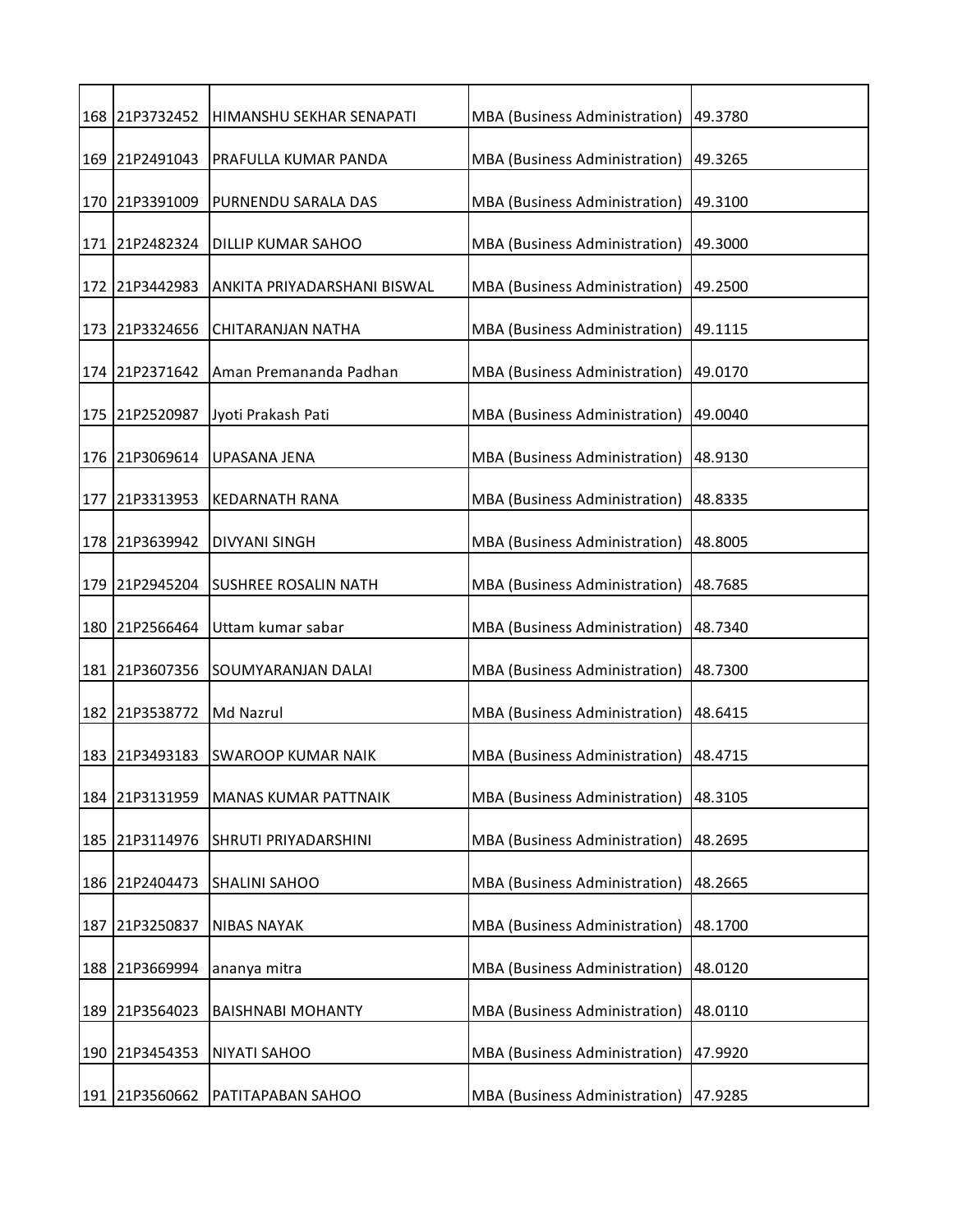|     | 192 21P2953483 | <b>ROHIT RAY</b>           | MBA (Business Administration)        | 47.9120 |
|-----|----------------|----------------------------|--------------------------------------|---------|
|     | 193 21P2788699 | <b>BINAPANI BISWAL</b>     | MBA (Business Administration)        | 47.8230 |
|     | 194 21P3237042 | <b>SAMBIT SENAPATI</b>     | MBA (Business Administration)        | 47.7870 |
|     | 195 21P3338076 | <b>DIPIKA RANA</b>         | MBA (Business Administration)        | 47.7800 |
|     | 196 21P2380863 | MADHUSMITA SRICHANDAN      | MBA (Business Administration)        | 47.7755 |
|     | 197 21P3564346 | TAMANNA PATTANAYAK         | MBA (Business Administration)        | 47.7700 |
|     | 198 21P3675814 | <b>JUGAL KISHORE GOUDA</b> | MBA (Business Administration)        | 47.7605 |
|     | 199 21P2576034 | ANWESHITA MOHANTY          | MBA (Business Administration)        | 47.7340 |
|     | 200 21P2560842 | <b>ALOK KUMAR SAHOO</b>    | MBA (Business Administration)        | 47.6835 |
|     | 201 21P3238564 | <b>ABHISEKH DASH</b>       | <b>MBA</b> (Business Administration) | 47.5380 |
|     | 202 21P3135463 | DEBANANDA JENA             | MBA (Business Administration)        | 47.5070 |
|     | 203 21P3549386 | RASMI RANJAN PRADHAN       | MBA (Business Administration)        | 47.4950 |
|     | 204 21P3188696 | SHUBHADARSHINI RAY         | MBA (Business Administration)        | 47.4820 |
|     | 205 21P2553206 | PRITISH PATTANAIK          | MBA (Business Administration)        | 47.4455 |
|     | 206 21P3702122 | BIKASH SINGH               | MBA (Business Administration)        | 47.4375 |
| 207 | 21P2302316     | <b>Adarsh Das</b>          | MBA (Business Administration)        | 47.4370 |
|     | 208 21P3744493 | Chandra Prakash Tiwari     | <b>MBA</b> (Business Administration) | 47.4225 |
| 209 | 21P3605204     | MEGHNASMITA SAHOO          | MBA (Business Administration)        | 47.3205 |
| 210 | 21P3024127     | MOHAMMED ASRARUL           | MBA (Business Administration)        | 47.3170 |
|     | 211 21P3137289 | SATYASIS PRADHAN           | MBA (Business Administration)        | 47.2585 |
| 212 | 21P2831552     | <b>JAGANNATH SENAPATI</b>  | MBA (Business Administration)        | 47.2355 |
|     | 213 21P3714916 | <b>SAMITINJAY MISHRA</b>   | MBA (Business Administration)        | 47.2160 |
| 214 | 21P3398712     | <b>GIRIJA KANTA DAS</b>    | MBA (Business Administration)        | 47.1580 |
|     | 215 21P2307094 | <b>AJIT MALLICK</b>        | MBA (Business Administration)        | 47.1575 |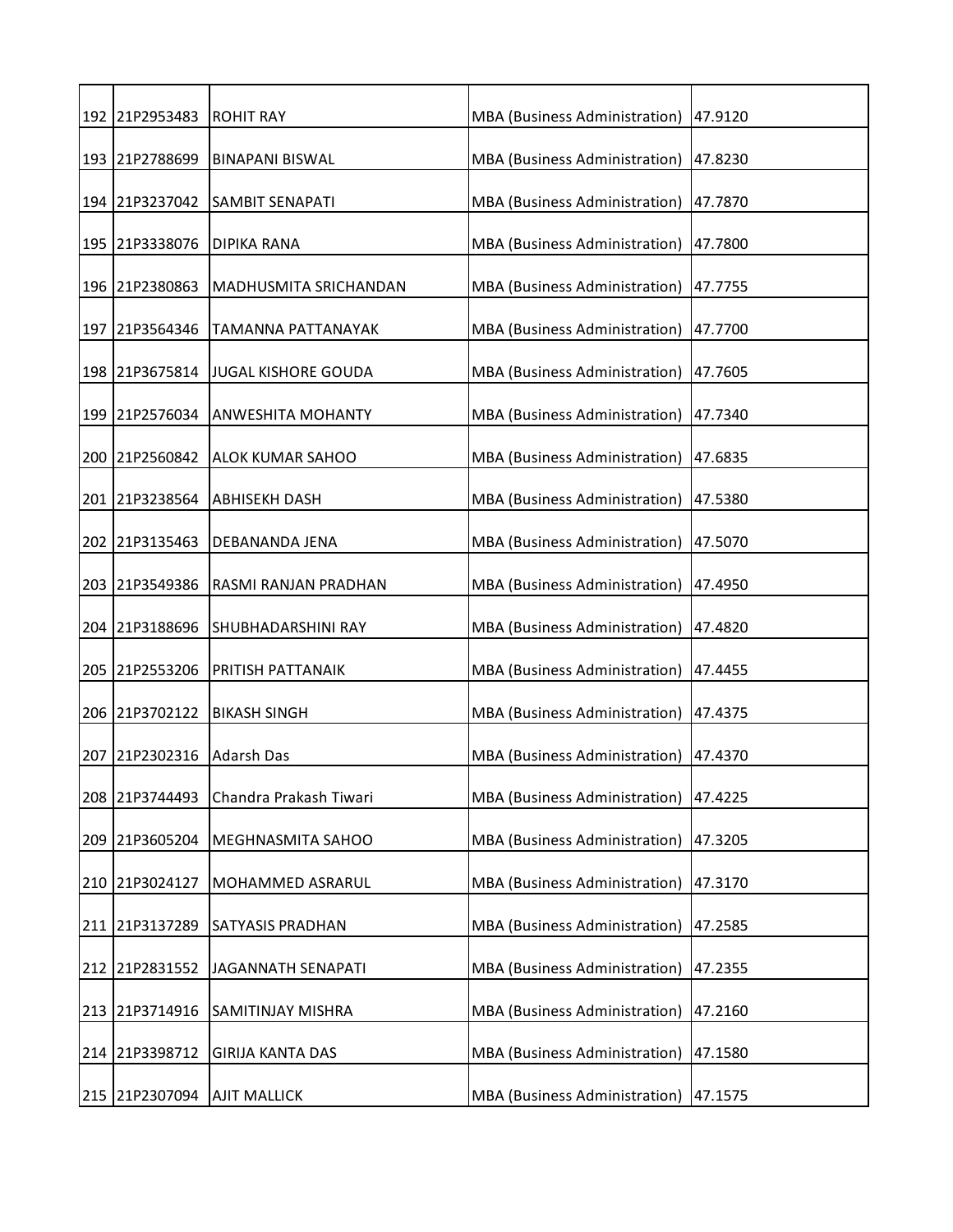| 216 21P3602869 | <b>ASRAF KHAN</b>              | MBA (Business Administration) | 47.0355 |
|----------------|--------------------------------|-------------------------------|---------|
| 217 21P3766124 | <b>BINAY BINAMRA SAHOO</b>     | MBA (Business Administration) | 46.9905 |
| 218 21P3146326 | <b>ANKITA PANDA</b>            | MBA (Business Administration) | 46.9670 |
| 219 21P3710024 | <b>PABITRA ROUT</b>            | MBA (Business Administration) | 46.9530 |
| 220 21P3191802 | <b>NIHARIKA BISWAL</b>         | MBA (Business Administration) | 46.9045 |
| 221 21P3236272 | <b>ABHIPSA BHANJA</b>          | MBA (Business Administration) | 46.8915 |
| 222 21P2812826 | <b>MADHUSMITA MOHAPATRA</b>    | MBA (Business Administration) | 46.7875 |
| 223 21P3187673 | JITENDRA KUMAR NAYAK           | MBA (Business Administration) | 46.6840 |
| 224 21P2605879 | JAJNASENEE JENA                | MBA (Business Administration) | 46.5465 |
| 225 21P3205627 | <b>SUCHISMITA KAR</b>          | MBA (Business Administration) | 46.5255 |
| 226 21P2831989 | <b>ANISHA SINGH</b>            | MBA (Business Administration) | 46.5145 |
| 227 21P3710613 | PRIYANKA PRIYADARSHINI PRADHAN | MBA (Business Administration) | 46.3720 |
| 228 21P3684099 | SANDIP KUMAR MISHRA            | MBA (Business Administration) | 46.3655 |
| 229 21P3354929 | SATYAJIT SAHOO                 | MBA (Business Administration) | 46.3025 |
| 230 21P2710464 | <b>BHAGYASHREE SAHOO</b>       | MBA (Business Administration) | 46.1835 |
| 231 21P2742653 | <b>SOUBHAGYA SENAPATI</b>      | MBA (Business Administration) | 46.1395 |
| 232 21P3022339 | <b>SUBHANSU SARANGI</b>        | MBA (Business Administration) | 46.1065 |
| 233 21P3488853 | Dibyajyoti kar                 | MBA (Business Administration) | 46.1040 |
| 234 21P2701749 | <b>ASHISH KUMAR SAHU</b>       | MBA (Business Administration) | 46.0540 |
| 235 21P2434042 | <b>SMRUTI RANI BISOYI</b>      | MBA (Business Administration) | 46.0530 |
| 236 21P3744014 | Sankit Nayak                   | MBA (Business Administration) | 46.0285 |
| 237 21P3474137 | <b>SURYA KANTA PATRA</b>       | MBA (Business Administration) | 46.0055 |
| 238 21P3339984 | SOUMYA SIBANI MISHRA           | MBA (Business Administration) | 45.9000 |
| 239 21P2485724 | Madhusmita nayak               | MBA (Business Administration) | 45.8920 |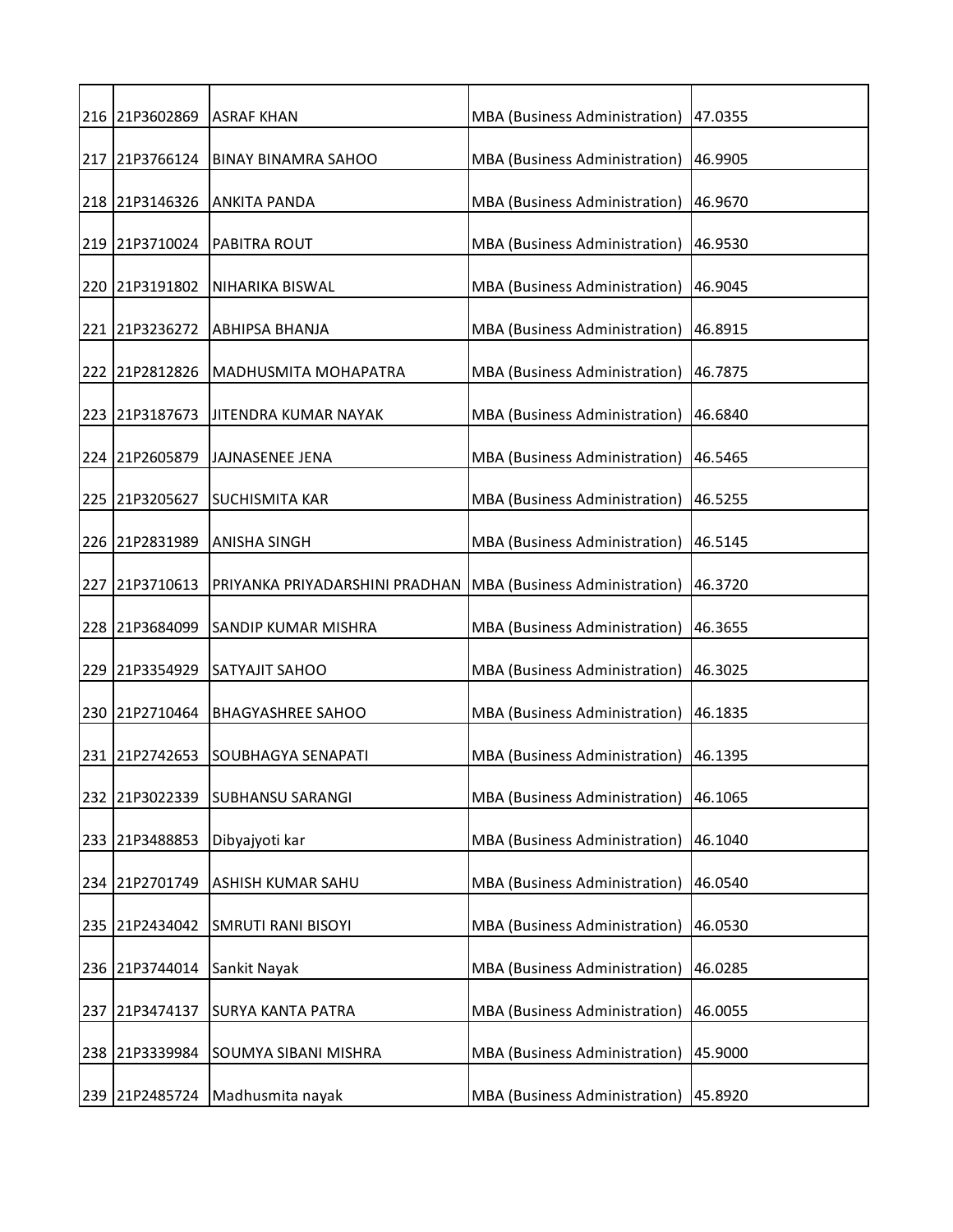|     | 240 21P3151703 | RASHMI RANJAN MOHARANA           | MBA (Business Administration)   45.8165 |         |
|-----|----------------|----------------------------------|-----------------------------------------|---------|
|     | 241 21P2775499 | <b>PRATIK PANDA</b>              | MBA (Business Administration)           | 45.7940 |
|     | 242 21P3266174 | <b>SUSANTA ROUL</b>              | MBA (Business Administration)           | 45.7690 |
|     | 243 21P3149034 | <b>RITUPARNA DALAI</b>           | MBA (Business Administration)           | 45.6685 |
|     | 244 21P2994436 | <b>BRAHMANANDA KHORA</b>         | MBA (Business Administration)           | 45.6675 |
|     | 245 21P3064529 | <b>AMAR NATH PATRO</b>           | MBA (Business Administration)           | 45.5575 |
|     | 246 21P3299382 | <b>NANSY NAYAK</b>               | MBA (Business Administration)           | 45.4035 |
|     |                | 247 21P3731712 ARIJEET PATTANAIK | MBA (Business Administration)           | 45.4005 |
|     | 248 21P2292973 | <b>ARJIT PANDA</b>               | MBA (Business Administration)           | 45.1145 |
|     | 249 21P2644684 | OM PRAKASH NAYAK                 | MBA (Business Administration)           | 45.0570 |
|     | 250 21P3589254 | Soumya Mohanty                   | MBA (Business Administration)           | 45.0365 |
|     | 251 21P3580727 | <b>ANASUYA PATI</b>              | MBA (Business Administration)           | 44.8860 |
|     | 252 21P3681283 | <b>B.PRETEESH REDDY</b>          | MBA (Business Administration)           | 44.8210 |
|     | 253 21P2933742 | <b>SOURAV KUMAR PANDA</b>        | MBA (Business Administration)           | 44.6915 |
|     | 254 21P3305083 | <b>ANKITA NAYAK</b>              | MBA (Business Administration)           | 44.6795 |
|     | 255 21P2467499 | DEBABRATA DAS                    | MBA (Business Administration)           | 44.6570 |
|     | 256 21P3335902 | Hari shankar sadangi             | MBA (Business Administration)           | 44.6115 |
|     | 257 21P3750543 | <b>KAUSIK MALLIK</b>             | MBA (Business Administration)           | 44.5430 |
|     | 258 21P3627432 | <b>SOUMYA RANJAN SAHOO</b>       | MBA (Business Administration)           | 44.3440 |
|     | 259 21P3471909 | Aditi Panigrahi                  | MBA (Business Administration)           | 44.3255 |
|     | 260 21P3243357 | <b>SIBANI DASH</b>               | MBA (Business Administration)           | 44.3160 |
|     | 261 21P3195322 | <b>Bobita Samantray</b>          | MBA (Business Administration)           | 44.1380 |
| 262 | 21P3359737     | Palacharla Geeta                 | MBA (Business Administration)           | 44.1015 |
|     | 263 21P2970149 | ARCHANA KUMARI TANDI             | <b>MBA</b> (Business Administration)    | 44.0370 |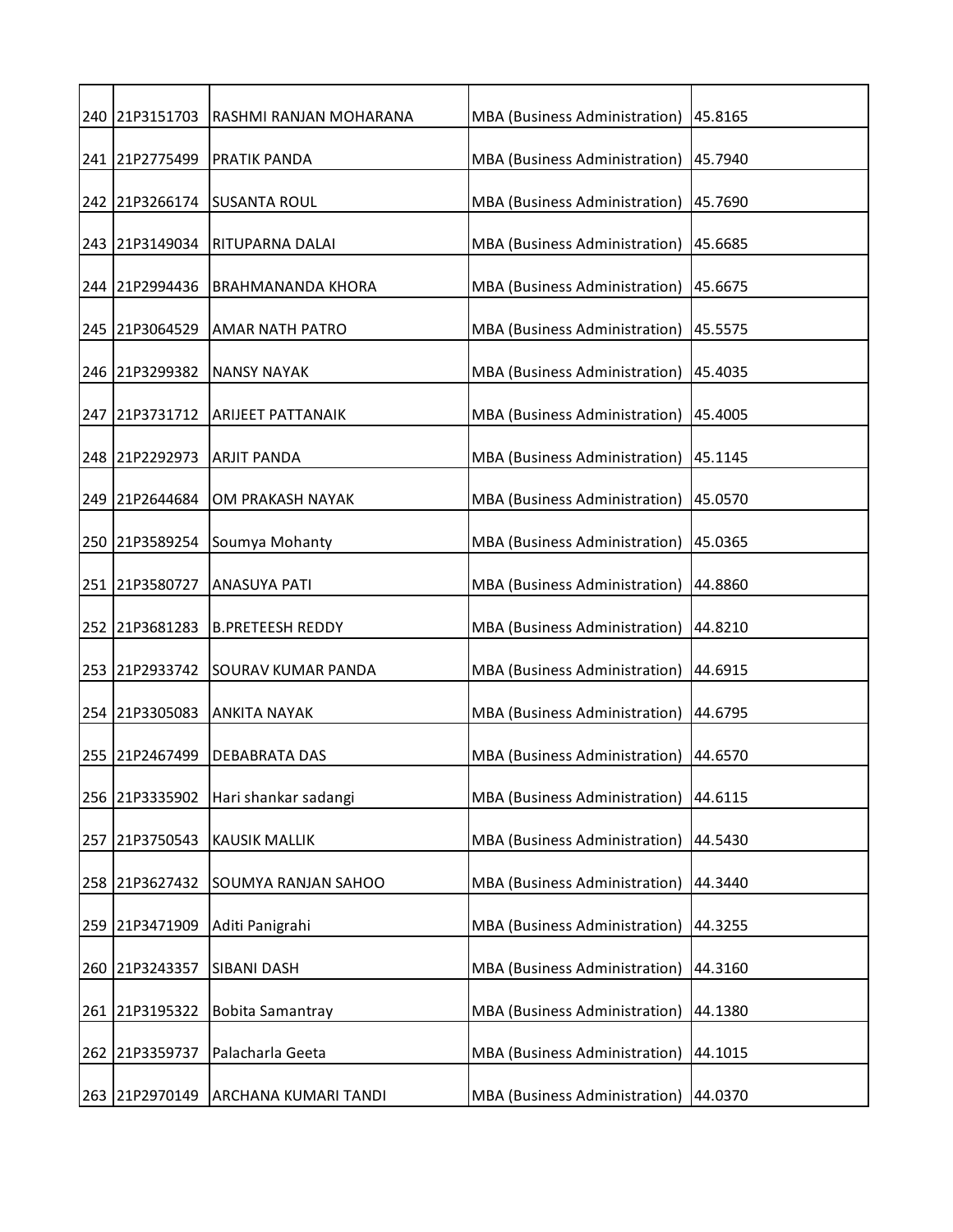| 264 21P3703519 | ARPITA PRIYADARSHINI PADHI  | MBA (Business Administration) 43.9520 |         |
|----------------|-----------------------------|---------------------------------------|---------|
| 265 21P2762206 | CHINMAYA JAGDEV MISHRA      | <b>MBA</b> (Business Administration)  | 43.9040 |
| 266 21P2878817 | <b>HARAPRIYA JENA</b>       | MBA (Business Administration)         | 43.8790 |
| 267 21P3512213 | <b>BISHWARANJAN NAIK</b>    | MBA (Business Administration)         | 43.7835 |
| 268 21P2323843 | <b>S SATYA SANJEEB</b>      | MBA (Business Administration)         | 43.7290 |
| 269 21P2993582 | Tika jyoti patra            | MBA (Business Administration)         | 43.6105 |
| 270 21P3219204 | PRIYANKA NEPAK              | MBA (Business Administration)         | 43.5370 |
| 271 21P3721684 | <b>JYOTIRMAYEE BHUJABAL</b> | MBA (Business Administration)         | 43.4670 |
| 272 21P3544867 | <b>CHANDAN SATAPATHY</b>    | MBA (Business Administration)         | 43.4520 |
| 273 21P2430473 | Asmita Kerketta             | <b>MBA</b> (Business Administration)  | 43.4340 |
| 274 21P3656769 | <b>ANIL DAS</b>             | MBA (Business Administration)         | 43.3775 |
| 275 21P3664799 | <b>MANASA SATAPATHY</b>     | MBA (Business Administration)         | 43.1700 |
| 276 21P3580432 | <b>RUCHISMITA PRUSTY</b>    | MBA (Business Administration)         | 43.1620 |
| 277 21P3700659 | <b>VIVEK MISHRA</b>         | MBA (Business Administration)         | 43.1580 |
| 278 21P3563103 | <b>MUKTIKANTA MOHANTY</b>   | MBA (Business Administration)         | 43.0865 |
| 279 21P2532509 | subham Tripathy             | <b>MBA</b> (Business Administration)  | 43.0470 |
| 280 21P2443502 | <b>PRADEEP KUMAR GOUDA</b>  | <b>MBA</b> (Business Administration)  | 43.0300 |
| 281 21P3661084 | <b>MAMATA SHAW</b>          | <b>MBA</b> (Business Administration)  | 42.9325 |
| 282 21P2446159 | Sashanka Sekhar Padhi       | MBA (Business Administration)         | 42.8955 |
| 283 21P3710747 | Bhanu prasad                | MBA (Business Administration)         | 42.8880 |
| 284 21P3285852 | YANGYASENEE ROUT            | MBA (Business Administration)         | 42.8715 |
| 285 21P3123576 | Asish Maharathi             | MBA (Business Administration)         | 42.8155 |
| 286 21P2419576 | <b>CHANDRA KANTA NAYAK</b>  | MBA (Business Administration)         | 42.7615 |
| 287 21P3094186 | JYOTIRANJAN BAL             | MBA (Business Administration)         | 42.7550 |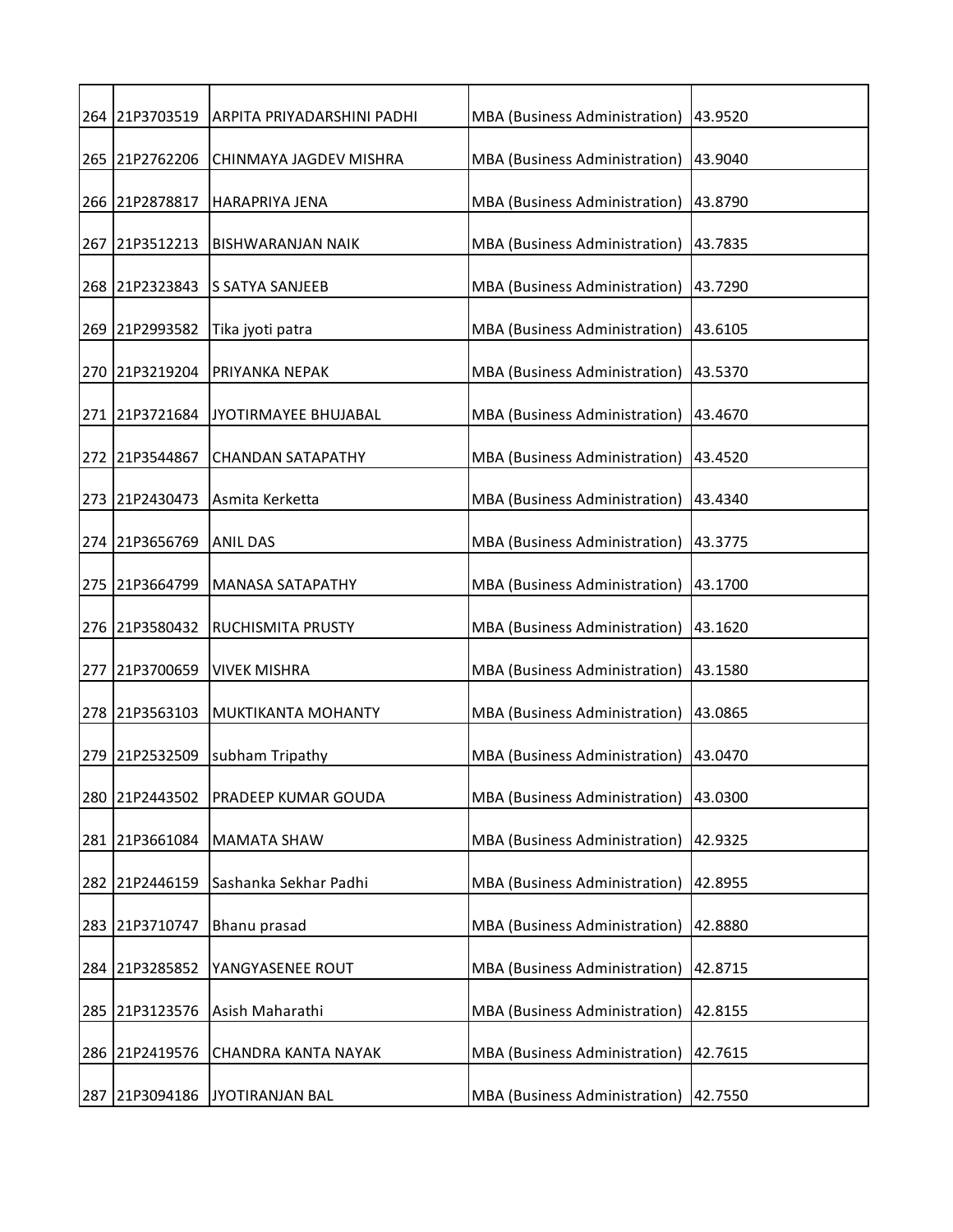|     | 288 21P3688637 | Satabdi Samapika Barik   | MBA (Business Administration)        | 42.7305 |
|-----|----------------|--------------------------|--------------------------------------|---------|
|     | 289 21P3220493 | Sahista nisha            | MBA (Business Administration)        | 42.7250 |
|     | 290 21P3357526 | Sambit Kumar Dash        | MBA (Business Administration)        | 42.7230 |
|     | 291 21P3738247 | SUBHANGI PATNAIKATNAIK   | MBA (Business Administration)        | 42.5805 |
|     | 292 21P3759512 | PRITINANDA KAR           | MBA (Business Administration)        | 42.5445 |
|     | 293 21P3632162 | Biswaranjan jena         | MBA (Business Administration)        | 42.4855 |
|     | 294 21P2419869 | <b>MRUTYUNJAY HATI</b>   | MBA (Business Administration)        | 42.4250 |
|     | 295 21P3504884 | <b>RUPALI PATRA</b>      | MBA (Business Administration)        | 42.3800 |
|     | 296 21P2717863 | kora murali              | MBA (Business Administration)        | 42.2995 |
|     | 297 21P3071789 | <b>SUVASHREE PRADHAN</b> | MBA (Business Administration)        | 42.2820 |
|     | 298 21P3321979 | SURYANARAYAN LENKA       | MBA (Business Administration)        | 42.1525 |
|     | 299 21P3674512 | <b>JUGESH BAGARTY</b>    | MBA (Business Administration)        | 42.1045 |
|     | 300 21P3221942 | KUNAL KHANDELWAL         | MBA (Business Administration)        | 42.0780 |
|     | 301 21P2504522 | MOHINI PRAVA NANDI       | MBA (Business Administration)        | 42.0745 |
|     | 302 21P3225443 | PRAGNYA PARAMITA PARIDA  | MBA (Business Administration)        | 42.0240 |
| 303 | 21P3663369     | Kiran Jena               | MBA (Business Administration)        | 41.9705 |
| 304 | 21P2805284     | SOUMYARANJAN PARIDA      | MBA (Business Administration)        | 41.8955 |
|     | 305 21P3166422 | <b>SK RUHULLA KHALID</b> | <b>MBA</b> (Business Administration) | 41.8585 |
| 306 | 21P2474319     | <b>ABINASH ROUT</b>      | MBA (Business Administration)        | 41.8445 |
| 307 | 21P2845496     | Shibam Sarangi           | MBA (Business Administration)        | 41.7890 |
|     | 308 21P3313462 | <b>ADESH PATEL</b>       | MBA (Business Administration)        | 41.7775 |
| 309 | 21P3091639     | PRIYANKA SHARMA          | MBA (Business Administration)        | 41.7345 |
| 310 | 21P2659732     | <b>ARPITA MOHANTY</b>    | MBA (Business Administration)        | 41.7150 |
|     | 311 21P2326813 | Harish chandra Naik      | MBA (Business Administration)        | 41.6885 |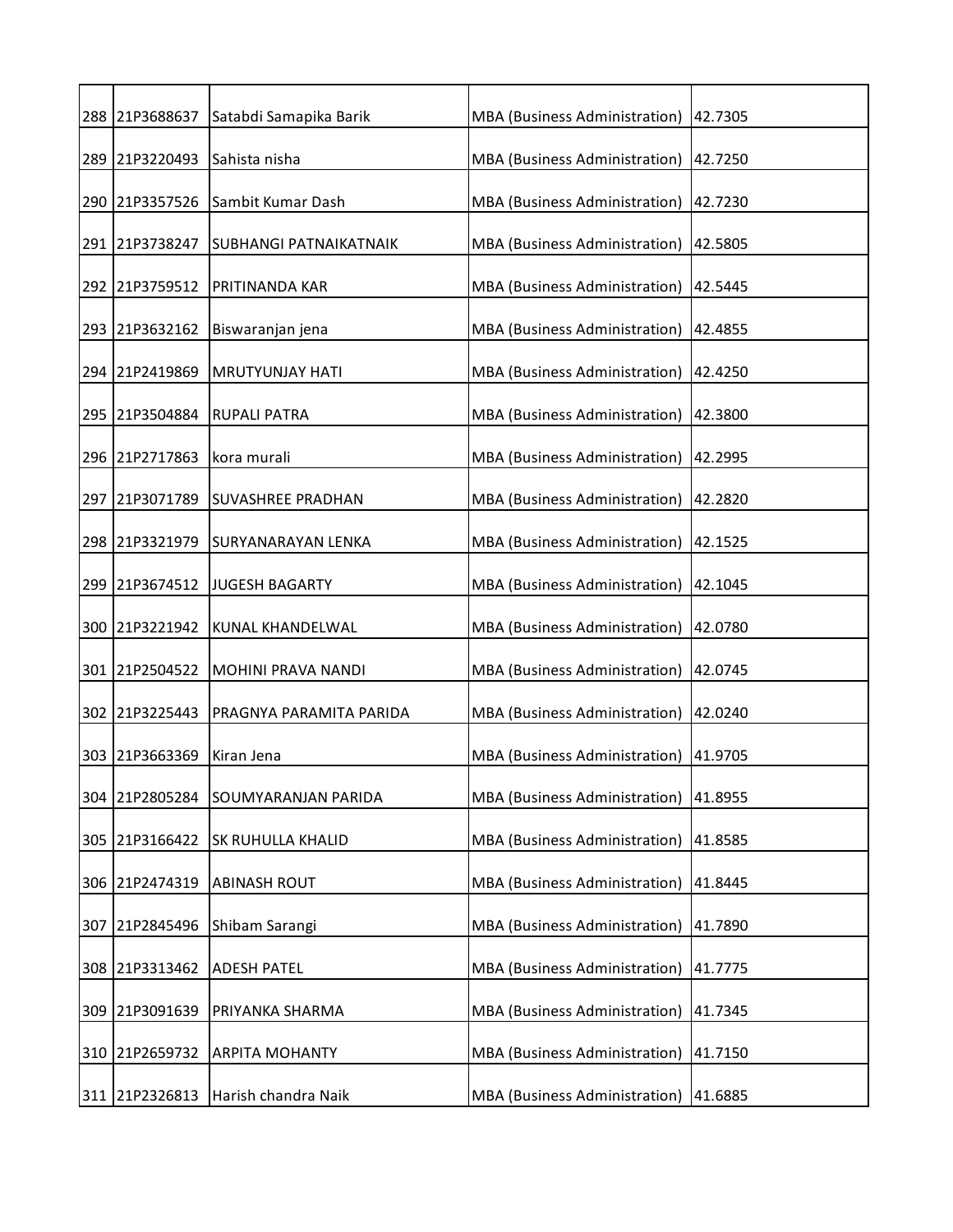|     | 312 21P3684319 | <b>BEDAPRAKASH CHHANDA</b>     | MBA (Business Administration)   41.5575 |         |
|-----|----------------|--------------------------------|-----------------------------------------|---------|
|     | 313 21P2471192 | <b>ALISHA PATTANAIK</b>        | MBA (Business Administration) 41.5250   |         |
|     | 314 21P2600002 | <b>ANITA SAHOO</b>             | MBA (Business Administration)           | 41.3945 |
|     | 315 21P2475622 | NARAYAN PANIGRAHI              | MBA (Business Administration)           | 41.3885 |
|     | 316 21P3744234 | <b>AQDAS MAHMAN KHAN</b>       | MBA (Business Administration)           | 41.3505 |
|     | 317 21P2970952 | <b>ROMALIN NAYAK</b>           | MBA (Business Administration)           | 41.3105 |
|     | 318 21P3249574 | RAJESWAR SAHU                  | MBA (Business Administration)           | 41.3055 |
|     | 319 21P3262544 | MOHAMMAD TAYAB ELLAHI          | MBA (Business Administration) 41.2995   |         |
|     | 320 21P3605179 | Etishree                       | MBA (Business Administration)           | 41.2630 |
|     | 321 21P2843287 | <b>SARMISTHA TARAI</b>         | MBA (Business Administration) 41.2155   |         |
|     | 322 21P2970313 | <b>MAHTAB ALAM</b>             | MBA (Business Administration)           | 41.1385 |
|     | 323 21P2915732 | <b>SIBA SANKAR NAYAK</b>       | MBA (Business Administration)           | 41.1255 |
|     | 324 21P3610223 | SAMPAD KUMAR                   | MBA (Business Administration)           | 41.1085 |
|     | 325 21P3373534 | <b>SALONI MISHRA</b>           | MBA (Business Administration)           | 41.0040 |
|     | 326 21P2355062 | BIJAY KUMAR SAMANTARAY         | MBA (Business Administration)           | 40.9965 |
|     | 327 21P2297312 | <b>ASHUTOSH TRIPATHY</b>       | MBA (Business Administration)           | 40.9785 |
|     | 328 21P2959023 | <b>ANJALI KERKETTA</b>         | MBA (Business Administration)           | 40.8155 |
|     | 329 21P2994179 | <b>BIDYA ORAM</b>              | MBA (Business Administration)           | 40.7165 |
| 330 | 21P2993646     | ADITYA RAJ TIRKEY              | MBA (Business Administration)           | 40.6540 |
|     | 331 21P3063014 | MANAS KUMAR BARIK              | MBA (Business Administration)           | 40.6330 |
|     | 332 21P3558837 | PRABHUDUTTA SAMANTA            | MBA (Business Administration)           | 40.6150 |
|     | 333 21P2309052 | ROHIT KUMAR GOUDA              | MBA (Business Administration)           | 40.5685 |
| 334 | 21P3735706     | <b>ALOK RAY</b>                | MBA (Business Administration)           | 40.5205 |
|     |                |                                |                                         |         |
|     |                | 335 21P3259393 ASHISH TRIPATHY | MBA (Business Administration) 40.5095   |         |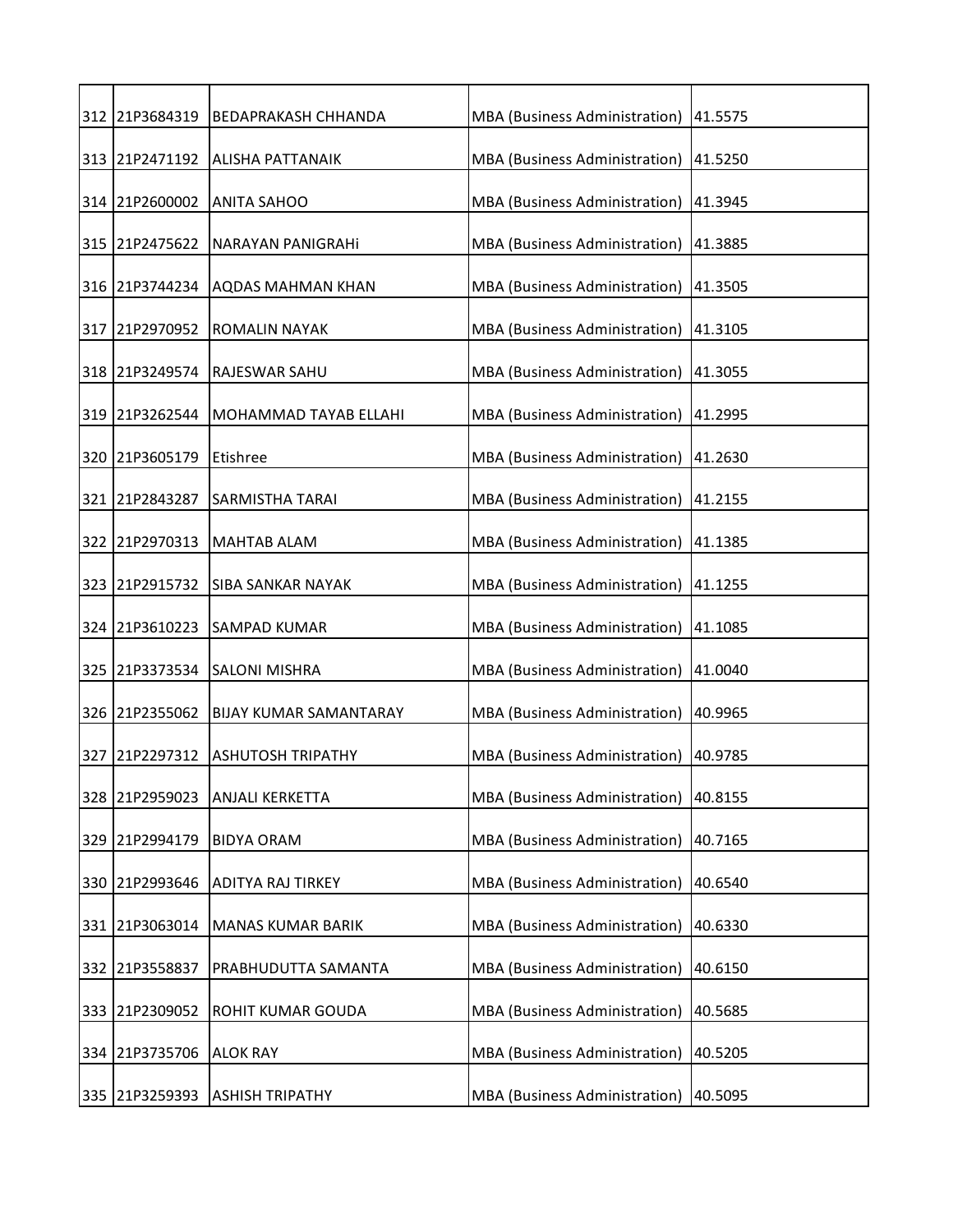|     | 336 21P2793693 | DIBYAJYOTI PARIDA          | MBA (Business Administration)        | 40.4580 |
|-----|----------------|----------------------------|--------------------------------------|---------|
|     | 337 21P2417424 | Bhumikanchan Nayak         | MBA (Business Administration)        | 40.4560 |
|     | 338 21P3627156 | <b>LIPSA PADHAN</b>        | MBA (Business Administration)        | 40.4275 |
|     | 339 21P3698239 | PRIYANKA NIRMAL MUNI       | MBA (Business Administration)        | 40.3875 |
|     | 340 21P2332566 | <b>BISWAJIT NAYAK</b>      | MBA (Business Administration)        | 40.2915 |
|     | 341 21P2842684 | <b>SALANI HARIBABU</b>     | MBA (Business Administration)        | 40.2415 |
|     | 342 21P2856764 | Jitendra Kumar Gouda       | MBA (Business Administration)        | 40.2385 |
|     | 343 21P3360589 | <b>KASTURI PRADHAN</b>     | MBA (Business Administration)        | 40.2235 |
|     | 344 21P3028296 | DEEPALI MISHRA             | MBA (Business Administration)        | 40.1870 |
|     | 345 21P3531683 | <b>LILITA TUDU</b>         | MBA (Business Administration)        | 40.1625 |
|     | 346 21P2513234 | <b>MOHIT KUMAR MOHANTA</b> | MBA (Business Administration)        | 40.0900 |
|     | 347 21P3480093 | <b>SWARNALATA PRADHAN</b>  | MBA (Business Administration)        | 40.0805 |
|     | 348 21P3303983 | <b>RUPALI SWAIN</b>        | MBA (Business Administration)        | 40.0715 |
|     | 349 21P2688772 | <b>MAMATA SWAIN</b>        | MBA (Business Administration)        | 39.9540 |
|     | 350 21P2923266 | <b>JYOTSNARANI NAYAK</b>   | MBA (Business Administration)        | 39.9485 |
|     | 351 21P3361359 | PRITAM KUMAR SAHOO         | MBA (Business Administration)        | 39.9190 |
| 352 | 21P2882724     | RASMITA SAHOO              | MBA (Business Administration)        | 39.8935 |
| 353 | 21P2512603     | HIMANSHU SEKHARA SENAPATI  | <b>MBA</b> (Business Administration) | 39.8415 |
| 354 | 21P3669642     | <b>SWETA GUPTA</b>         | MBA (Business Administration)        | 39.8065 |
| 355 | 21P2463983     | ANANYA ARPITA MOHANTY      | MBA (Business Administration)        | 39.7625 |
|     | 356 21P2403784 | <b>BIJAYALAXMI NAYAK</b>   | MBA (Business Administration)        | 39.7405 |
| 357 | 21P2357464     | NANDINI SHARMA             | MBA (Business Administration)        | 39.7280 |
|     |                |                            |                                      |         |
| 358 | 21P2826776     | SamikhyaSamal              | MBA (Business Administration)        | 39.7235 |
|     | 359 21P3658293 | <b>GAYATRI SAHU</b>        | MBA (Business Administration)        | 39.7085 |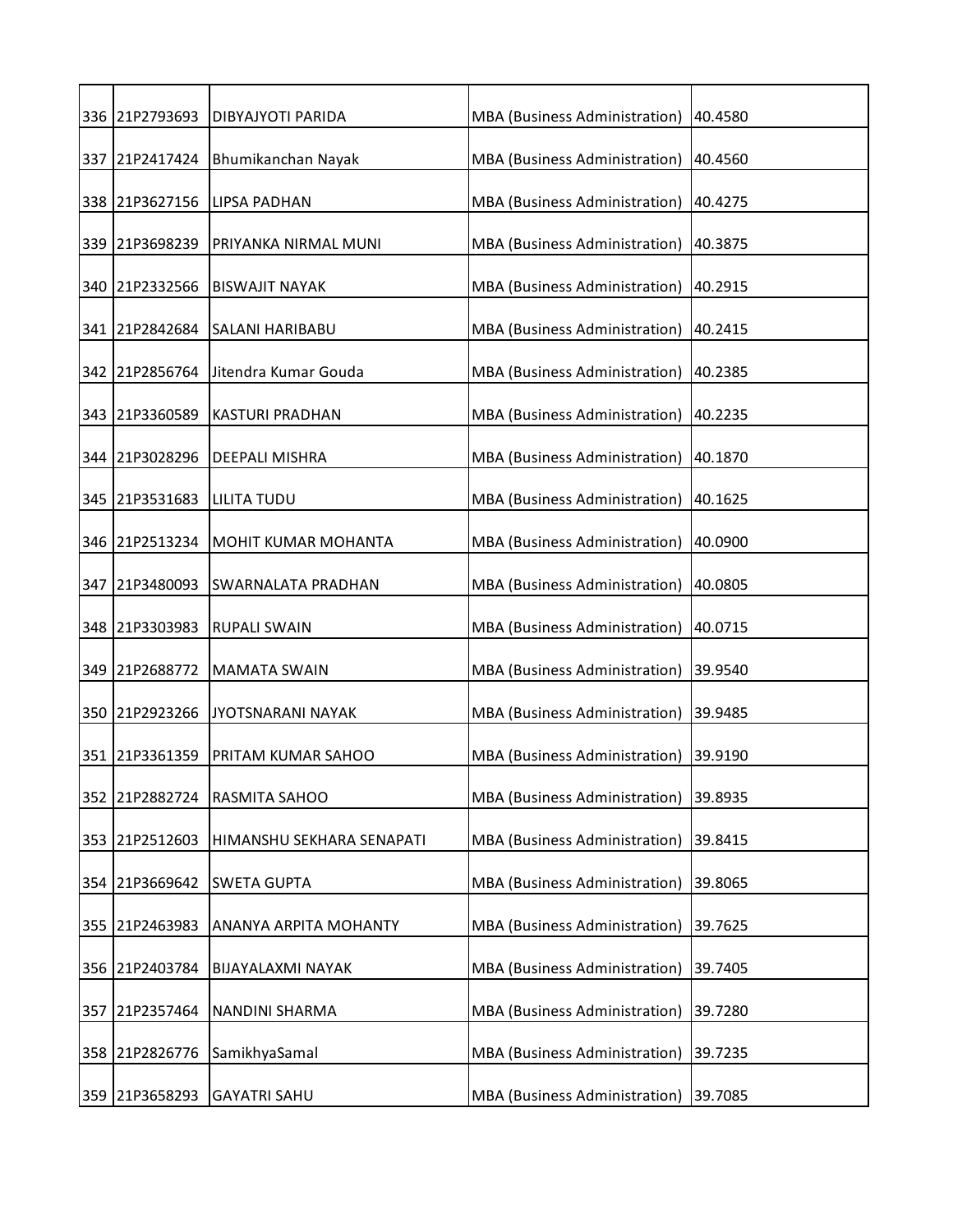|     | 360 21P2660333 | PRIYADARSHINI NAYAK                     | MBA (Business Administration) | 39.6335 |
|-----|----------------|-----------------------------------------|-------------------------------|---------|
|     | 361 21P3106493 | <b>SUMAN BISWAL</b>                     | MBA (Business Administration) | 39.5375 |
|     | 362 21P2910309 | Jayshree Pradhan                        | MBA (Business Administration) | 39.4965 |
|     | 363 21P3288712 | <b>ZENITH WILSON</b>                    | MBA (Business Administration) | 39.4820 |
|     | 364 21P2499403 | <b>APARNA JENA</b>                      | MBA (Business Administration) | 39.3915 |
|     | 365 21P3762604 | <b>K CHINCHU</b>                        | MBA (Business Administration) | 39.3200 |
|     | 366 21P3074994 | <b>SACHIN PANIGRAHI</b>                 | MBA (Business Administration) | 39.2855 |
|     | 367 21P2956102 | Ranisha Panigrahi                       | MBA (Business Administration) | 39.1405 |
|     | 368 21P2926749 | Pratikshya Hota                         | MBA (Business Administration) | 39.0950 |
|     | 369 21P3107936 | <b>KRUSHNA PRASAD MISHRA</b>            | MBA (Business Administration) | 39.0755 |
|     | 370 21P3634024 | <b>RUCHIKA MOHANTA</b>                  | MBA (Business Administration) | 39.0705 |
|     | 371 21P3346317 | Jackson Lakra                           | MBA (Business Administration) | 39.0670 |
|     | 372 21P3742856 | <b>SNEHA BHOI</b>                       | MBA (Business Administration) | 38.9965 |
|     | 373 21P3097623 | RAJESH PRADHAN                          | MBA (Business Administration) | 38.9845 |
|     | 374 21P2438662 | <b>BHUBAN LAMA</b>                      | MBA (Business Administration) | 38.9165 |
|     | 375 21P2860106 | SOUMYAKANTA PANDA                       | MBA (Business Administration) | 38.8975 |
| 376 | 21P2959512     | <b>GIRIBALA NAYAK</b>                   | MBA (Business Administration) | 38.8430 |
| 377 | 21P2747652     | <b>GOBINDA DEHURI</b>                   | MBA (Business Administration) | 38.8375 |
| 378 | 21P3099713     | NILADRI BHUSAN PRADHAN                  | MBA (Business Administration) | 38.7545 |
| 379 | 21P2866104     | <b>FAHIM KHAN</b>                       | MBA (Business Administration) | 38.5750 |
|     | 380 21P3732516 | RIKITA GARTIA                           | MBA (Business Administration) | 38.5490 |
|     | 381 21P2587773 | Payal Mohapatra                         | MBA (Business Administration) | 38.5415 |
| 382 | 21P3021463     | Prakash Chandra sahu                    | MBA (Business Administration) | 38.5260 |
|     |                | 383 21P3745994   jyoti prakash champati | MBA (Business Administration) | 38.4880 |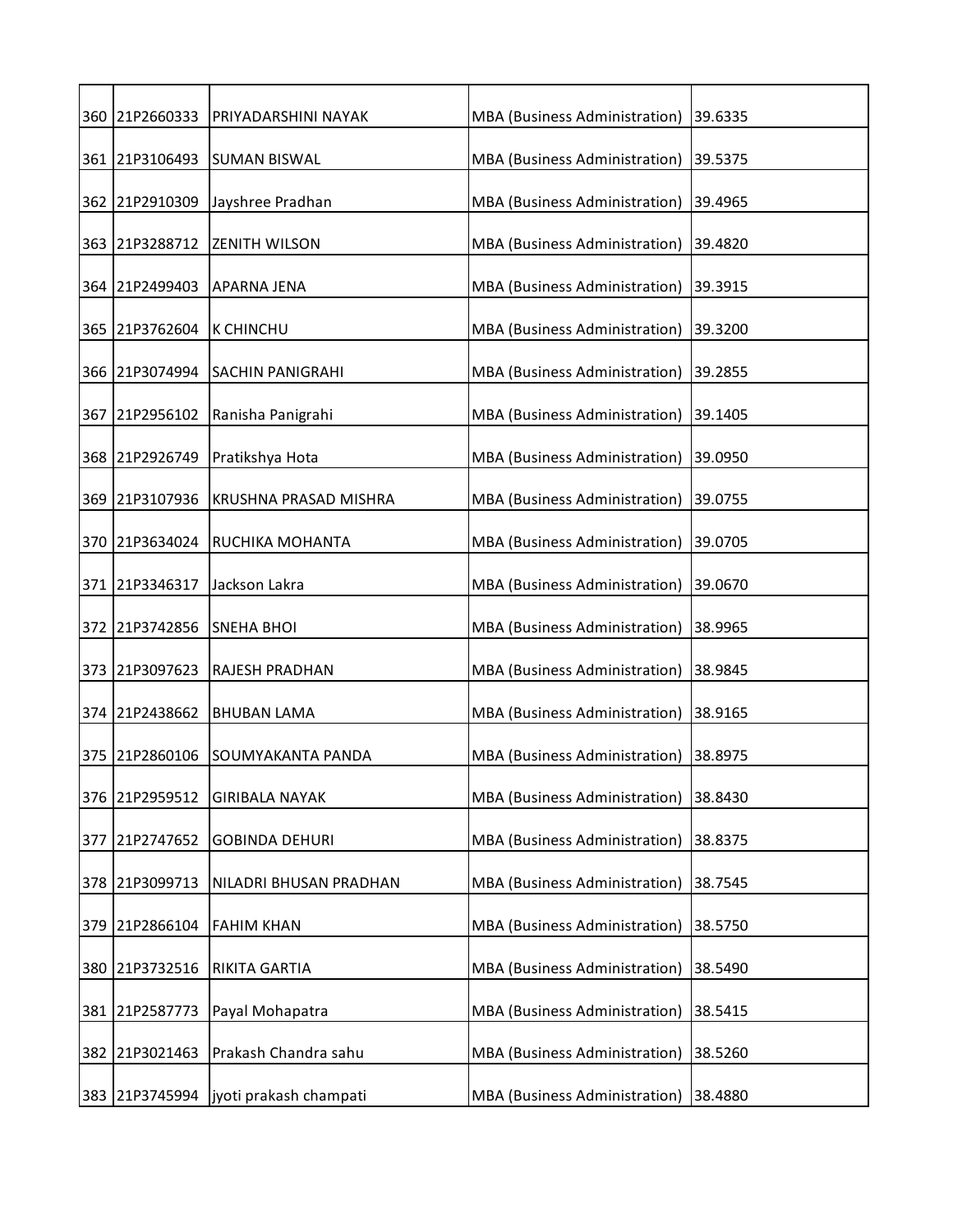|     | 384 21P3578684 | PRATIKSHYA PRIYADARSINI DAS  | MBA (Business Administration) | 38.4750 |
|-----|----------------|------------------------------|-------------------------------|---------|
|     | 385 21P3030652 | PIYUSH RANJAN PANIGRAHI      | MBA (Business Administration) | 38.4185 |
|     | 386 21P2482552 | SANDHYARANI MISHRA           | MBA (Business Administration) | 38.3945 |
|     | 387 21P3308926 | PRIYANKA KAR                 | MBA (Business Administration) | 38.3725 |
|     | 388 21P3548969 | <b>SUKANYA DAS</b>           | MBA (Business Administration) | 38.3635 |
|     | 389 21P2742433 | TEJESWAR SABAR               | MBA (Business Administration) | 38.3335 |
|     | 390 21P2434527 | KIRAN KUMAR BEHERA           | MBA (Business Administration) | 38.2040 |
|     | 391 21P2743442 | Simmran Das                  | MBA (Business Administration) | 38.1770 |
|     | 392 21P3424229 | <b>PRATYUS RANJAN HOTA</b>   | MBA (Business Administration) | 38.1145 |
|     | 393 21P2910596 | <b>SK ADIL RAJA</b>          | MBA (Business Administration) | 37.9875 |
|     | 394 21P3348836 | Darsana Bhanjdeo             | MBA (Business Administration) | 37.9620 |
|     | 395 21P3373992 | VISION KUMAR SAHU            | MBA (Business Administration) | 37.9430 |
|     | 396 21P3646083 | JASMINE SUCHITRA JENA        | MBA (Business Administration) | 37.9285 |
| 397 | 21P3031266     | <b>SUJATA SAHOO</b>          | MBA (Business Administration) | 37.9270 |
|     | 398 21P3208552 | <b>SANJEEB KUMAR NAYAK</b>   | MBA (Business Administration) | 37.9255 |
|     | 399 21P3743417 | Purna chandra behera         | MBA (Business Administration) | 37.8295 |
|     | 400 21P2780999 | <b>LOKESH DAS</b>            | MBA (Business Administration) | 37.8245 |
| 401 | 21P3587556     | <b>SURAJ KUMAR CHAUDHURY</b> | MBA (Business Administration) | 37.8200 |
| 402 | 21P3304674     | <b>GITISH KUMAR BEHERA</b>   | MBA (Business Administration) | 37.7290 |
| 403 | 21P3130486     | MADHUSMITA MISHRA            | MBA (Business Administration) | 37.6040 |
|     | 404 21P2822616 | ANKITADARSANI BARIK          | MBA (Business Administration) | 37.5185 |
| 405 | 21P3748744     | V Bishntu Prasad Raju        | MBA (Business Administration) | 37.4665 |
|     | 406 21P3105794 | Anish Nayak                  | MBA (Business Administration) | 37.3015 |
|     | 407 21P3102494 | <b>LIPI PRADHAN</b>          | MBA (Business Administration) | 37.2850 |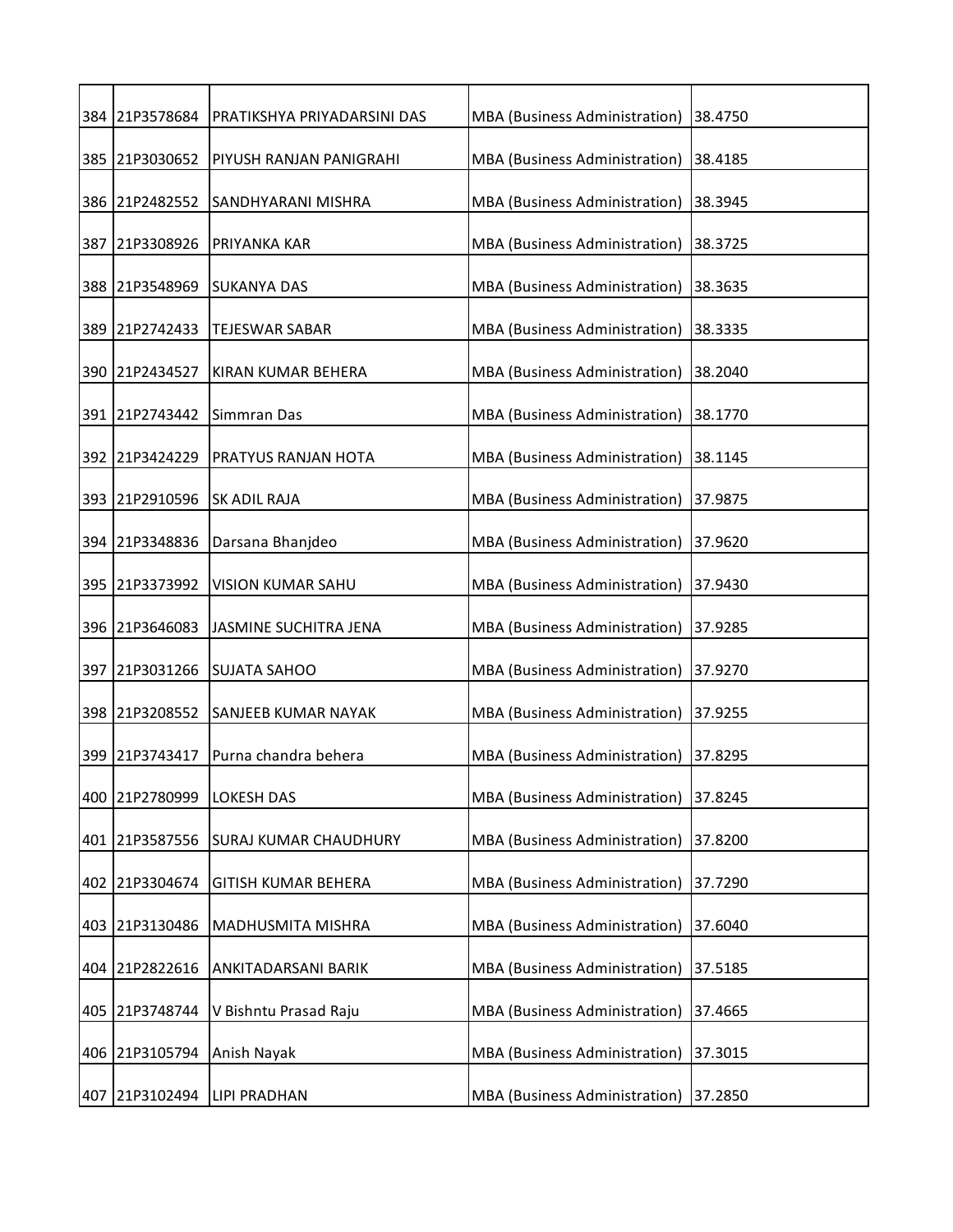|     | 408 21P3287609 | Ch sibani patro               | MBA (Business Administration)        | 37.2545 |
|-----|----------------|-------------------------------|--------------------------------------|---------|
|     | 409 21P3414989 | <b>SUBHASHREE DAS</b>         | MBA (Business Administration)        | 37.2420 |
|     | 410 21P2662566 | RAJASHREE SAHU                | MBA (Business Administration)        | 37.2220 |
|     | 411 21P3494544 | PRIYANKA CHHUALSINGH          | MBA (Business Administration)        | 37.1825 |
|     | 412 21P3656674 | <b>RASMI RANI PANDA</b>       | MBA (Business Administration)        | 37.1270 |
|     | 413 21P3568823 | S RAMUDU PATRO                | MBA (Business Administration)        | 36.9355 |
|     | 414 21P3654154 | <b>B.MANISHA PATRO</b>        | MBA (Business Administration)        | 36.8215 |
|     | 415 21P3162352 | <b>BIKRAM KESHARI MOHANTY</b> | MBA (Business Administration)        | 36.7880 |
|     | 416 21P2661666 | PRAJNA PARAMITA MOHANTY       | MBA (Business Administration)        | 36.6435 |
|     | 417 21P2931792 | SOMALI PRIYADARSINI PANDA     | MBA (Business Administration)        | 36.5965 |
|     | 418 21P3392049 | <b>SURAJ SAMAL</b>            | MBA (Business Administration)        | 36.5935 |
|     | 419 21P2499733 | INGITA PRIYADARSHINI MAHARANA | MBA (Business Administration)        | 36.5415 |
|     | 420 21P3176466 | JYOTIRMAYEE SETHI             | MBA (Business Administration)        | 36.4175 |
|     | 421 21P2529466 | <b>SMITA RANI DEB</b>         | MBA (Business Administration)        | 36.3070 |
|     | 422 21P3085406 | MIR IMTIYAZ ALAM              | MBA (Business Administration)        | 36.2370 |
|     | 423 21P2683489 | SRIKANTA KUMAR PANI           | MBA (Business Administration)        | 36.2005 |
|     | 424 21P3456619 | ALOK KUMAR TRIPATHY.          | MBA (Business Administration)        | 36.1105 |
|     | 425 21P3129413 | HIMANSHU SEKHAR BEHERA        | <b>MBA</b> (Business Administration) | 36.0010 |
| 426 | 21P3569589     | <b>BINOD KUMAR CHOUDHARY</b>  | <b>MBA</b> (Business Administration) | 35.9820 |
| 427 | 21P3679617     | Bushra Mahelaqua              | MBA (Business Administration)        | 35.8375 |
|     | 428 21P2313307 | Ankita Nayak                  | MBA (Business Administration)        | 35.8370 |
|     | 429 21P3713176 | LAXMI KHATUA                  | MBA (Business Administration)        | 35.7975 |
|     | 430 21P3428442 | SIDDIQUA PERWEEN              | MBA (Business Administration)        | 35.7290 |
|     | 431 21P2791686 | <b>TASHNIM SAGIR</b>          | MBA (Business Administration)        | 35.4625 |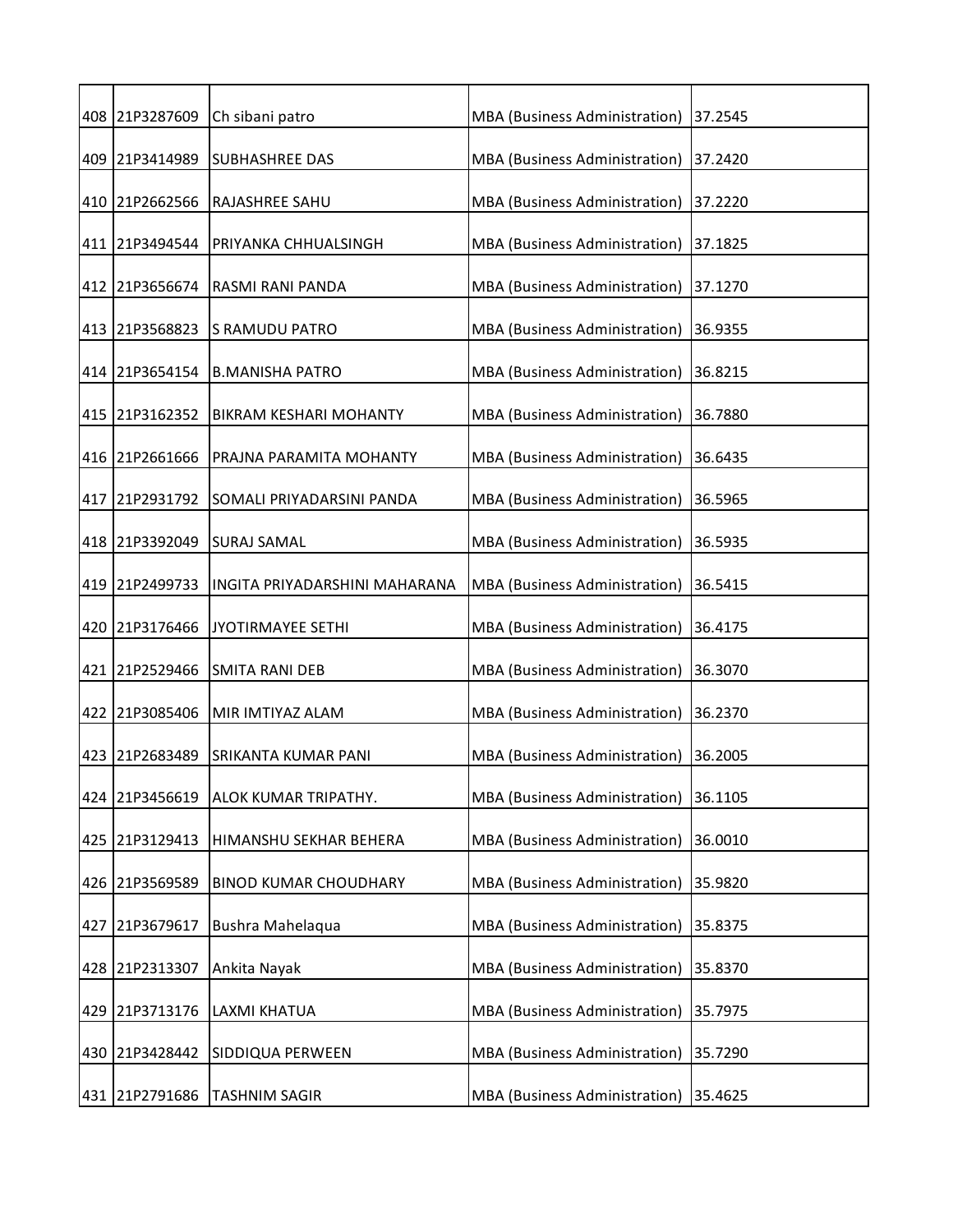|     | 432 21P3039672 | <b>BIRUPAKSHYA SAHU</b>      | MBA (Business Administration) | 35.4210 |
|-----|----------------|------------------------------|-------------------------------|---------|
|     | 433 21P3232027 | SWADHIN KUMAR DAKUA          | MBA (Business Administration) | 35.3470 |
|     | 434 21P2533613 | <b>JYOTIPRAJNA ROUT</b>      | MBA (Business Administration) | 35.2940 |
|     | 435 21P3205643 | Nikita Pattanaik             | MBA (Business Administration) | 35.2705 |
|     | 436 21P2302584 | PRIYA LAKRA                  | MBA (Business Administration) | 35.2530 |
|     | 437 21P3230544 | <b>SASMITA MOHANTY</b>       | MBA (Business Administration) | 35.2335 |
|     | 438 21P3440706 | <b>SUBHA PRASHAD SAHOO</b>   | MBA (Business Administration) | 35.2335 |
|     | 439 21P3600354 | <b>DIBYADARSHINI SUPAKAR</b> | MBA (Business Administration) | 35.2080 |
|     | 440 21P2806912 | Puja Kour Hanspal            | MBA (Business Administration) | 34.9505 |
|     | 441 21P2619446 | <b>RANI JAINA</b>            | MBA (Business Administration) | 34.9210 |
|     | 442 21P3564262 | SUBHASHREE PRADHAN           | MBA (Business Administration) | 34.8120 |
|     | 443 21P2600066 | <b>Preety Baliarsingh</b>    | MBA (Business Administration) | 34.7825 |
|     | 444 21P2802999 | JYOTI RANJAN PARIDA          | MBA (Business Administration) | 34.7790 |
|     | 445 21P2900632 | RAKESH KUMAR SAHOO           | MBA (Business Administration) | 34.7165 |
|     | 446 21P3351644 | <b>ITISHREE JENA</b>         | MBA (Business Administration) | 34.7000 |
| 447 | 21P3332742     | <b>GADALI NARAYAN RAO</b>    | MBA (Business Administration) | 34.5960 |
|     | 448 21P2460332 | <b>SNEHASHISH MOHANTY</b>    | MBA (Business Administration) | 34.5080 |
|     | 449 21P2810004 | Suraj Kumar Sethi            | MBA (Business Administration) | 34.4055 |
| 450 | 21P2361544     | Subhrajyoti Mallick          | MBA (Business Administration) | 34.2015 |
|     | 451 21P3314024 | <b>LITU PRADHAN</b>          | MBA (Business Administration) | 34.0250 |
| 452 | 21P2772944     | <b>SUCHARITA NAYAK</b>       | MBA (Business Administration) | 34.0130 |
|     | 453 21P3747629 | SIDHARTHA BEHERA             | MBA (Business Administration) | 33.9835 |
| 454 | 21P3294542     | Sahil soni                   | MBA (Business Administration) | 33.9535 |
|     | 455 21P3675359 | <b>RAJBIR MEHER</b>          | MBA (Business Administration) | 33.9390 |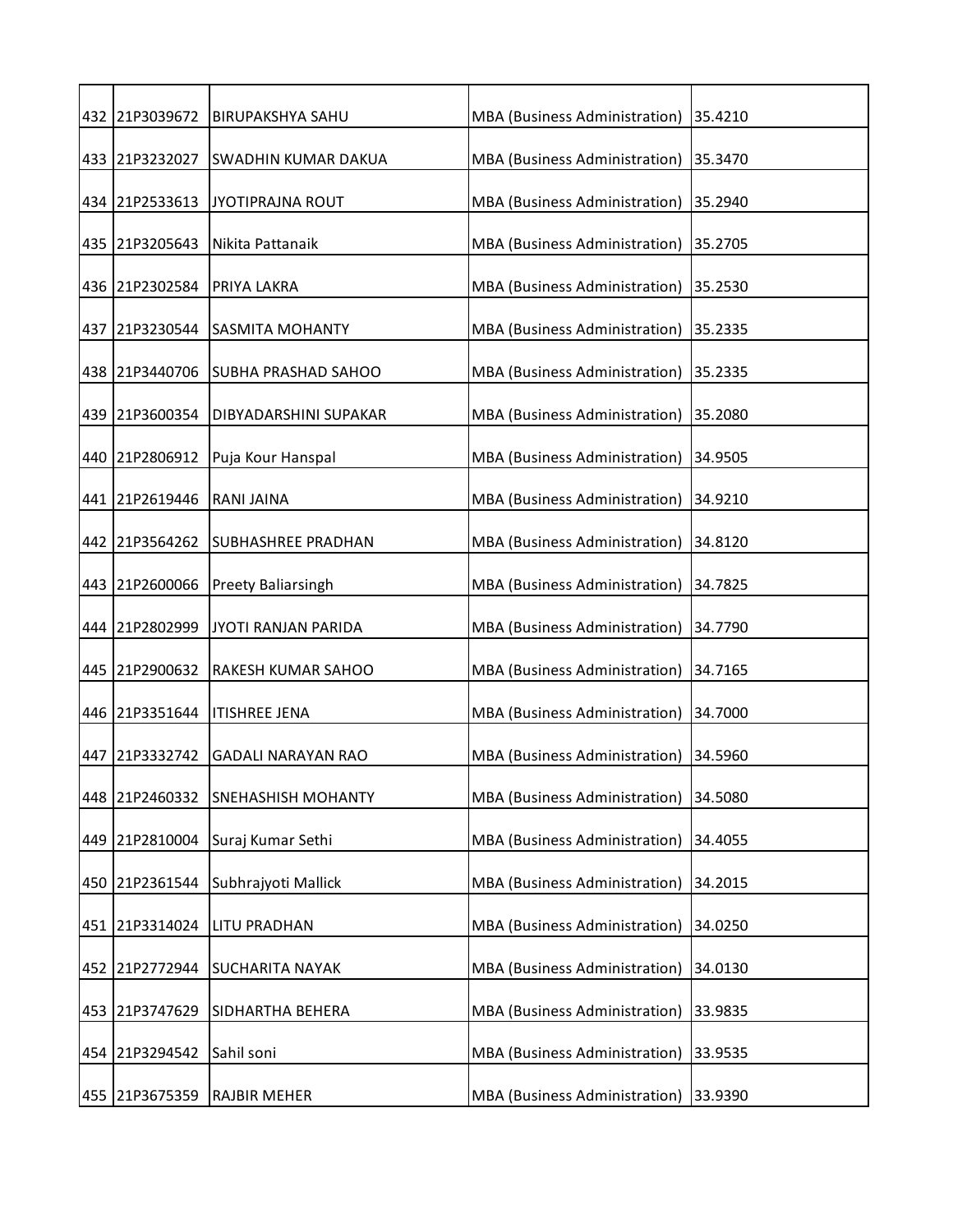|     |                | 456 21P3151774 GEETISHREE MISHRA | MBA (Business Administration) | 33.6105 |
|-----|----------------|----------------------------------|-------------------------------|---------|
|     | 457 21P3028042 | RAJKUMAR BISOYI                  | MBA (Business Administration) | 33.4665 |
|     | 458 21P2302983 | <b>BISWAJIT NAYAK</b>            | MBA (Business Administration) | 33.3490 |
|     | 459 21P2579166 | <b>ATTAL BIHARI SAHU</b>         | MBA (Business Administration) | 33.3445 |
|     | 460 21P3684379 | <b>TEJASWINI NAYAK</b>           | MBA (Business Administration) | 33.2105 |
|     | 461 21P3439716 | <b>SAURAV KUMAR MOHANTY</b>      | MBA (Business Administration) | 33.0005 |
|     | 462 21P2482314 | <b>ASHIS KUMAR SAHU</b>          | MBA (Business Administration) | 32.8675 |
|     | 463 21P3664044 | <b>ISOHANA KHATUN</b>            | MBA (Business Administration) | 32.8230 |
|     | 464 21P3071883 | PUSPANJALI MAHAPATRA             | MBA (Business Administration) | 32.4135 |
|     | 465 21P2717934 | <b>BABULI JANI</b>               | MBA (Business Administration) | 32.4030 |
|     | 466 21P2359334 | <b>AMAN GIRI</b>                 | MBA (Business Administration) | 32.3975 |
|     | 467 21P3059767 | Vandhana sonkar                  | MBA (Business Administration) | 32.3790 |
|     | 468 21P3477233 | <b>BARIAL TUDU</b>               | MBA (Business Administration) | 31.8550 |
|     | 469 21P2363036 | Padmini Acharya                  | MBA (Business Administration) | 31.7455 |
|     | 470 21P3054302 | <b>SANNIPINNI GAYATRI</b>        | MBA (Business Administration) | 31.6875 |
| 471 | 21P3657762     | <b>SNEHALATA MAHI</b>            | MBA (Business Administration) | 31.6150 |
|     | 472 21P3302086 | SNIGDHARANI NAIK                 | MBA (Business Administration) | 31.2095 |
| 473 | 21P3631646     | TUSHARKANTA NAYAK                | MBA (Business Administration) | 31.1635 |
| 474 | 21P3352534     | CHIRANJIBI NAYAK                 | MBA (Business Administration) | 30.4125 |
| 475 | 21P3655076     | MIR ASHIQUR RAHEMAN              | MBA (Business Administration) | 30.3745 |
|     | 476 21P3436726 | LINKANRANJAN BANTHA              | MBA (Business Administration) | 30.3745 |
| 477 | 21P2643144     | <b>MAHADEB MALLICK</b>           | MBA (Business Administration) | 30.3265 |
|     | 478 21P2601716 | SASMITA HARIJAN                  | MBA (Business Administration) | 30.1150 |
|     | 479 21P2879356 | swastik mishra                   | MBA (Business Administration) | 30.0185 |